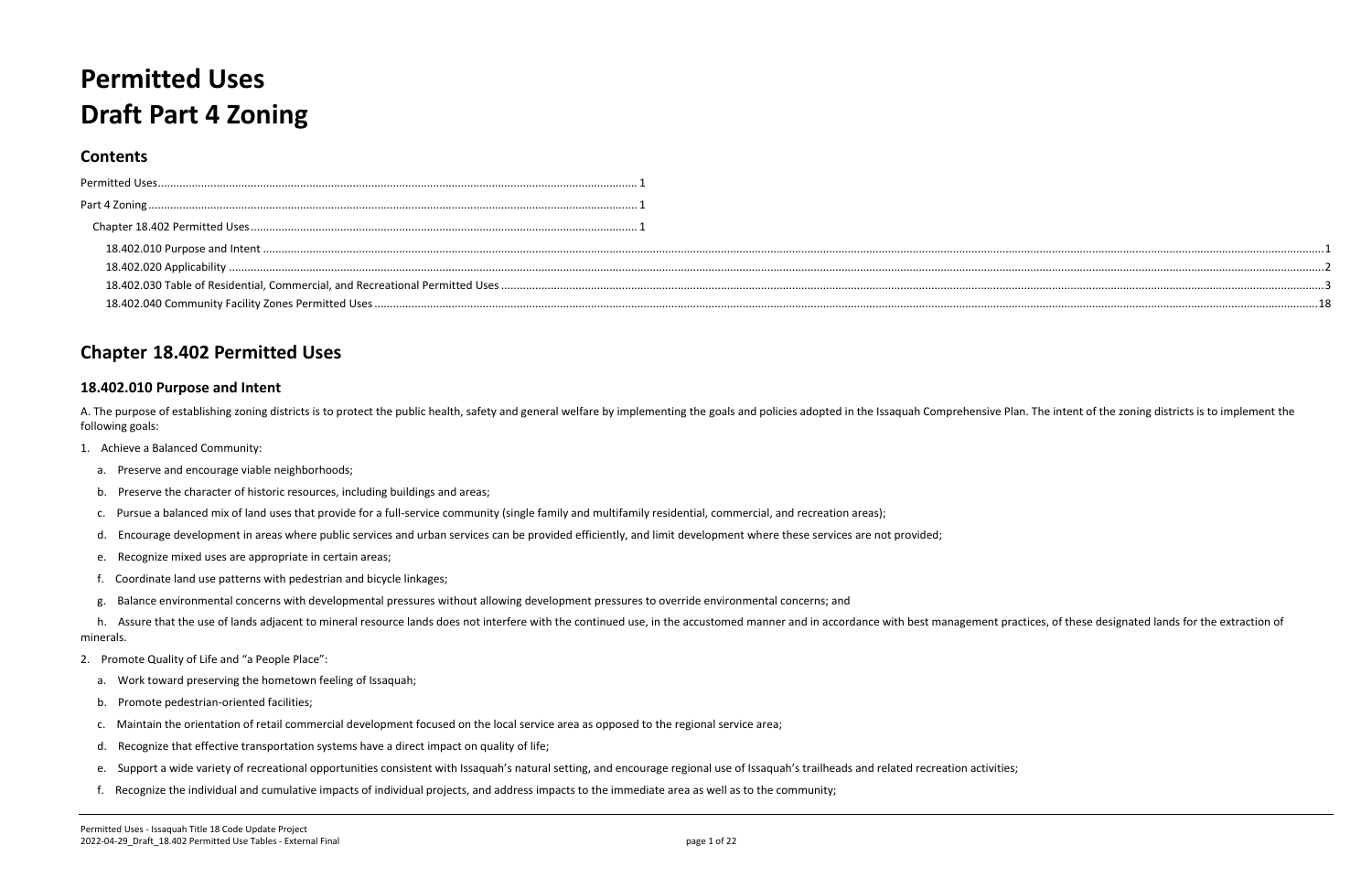- g. Acknowledge the importance of cultural activities;
- h. Use development standards and design guidelines to enhance and preserve the existing scale and design of Issaquah;
- i. Provide sidewalks, bike paths and trails as nonmotorized transportation alternatives and require connecting linkages between existing sidewalks, bike paths and trails;
- j. Ensure that utility services are available to support development that is consistent with the land use plans; and
- k. Consolidate City land use and electric utility facility planning to ensure consistency and enable the service provider to meet its public service obligation.
- 3. Require Environmental Excellence:
	- a. Establish and implement measures to preserve Issaquah's unique natural beauty;
	- b. Prevent degradation of the environment;
	- c. Use Issaquah's natural resources responsibly;
	- d. Require that environmental impacts are properly mitigated, despite the pressures of growth;
	- e. Recognize manmade constraints; and
	- f. Preserve environmentally critical areas. (Ord. 2405 § 3, 2004; Ord. 2108 § 6.1.1, 1996).

- A. Any uses or projects that fall within the City's Shoreline districts must comply with the Shoreline Master Program regulations under IMC 18.804. Uses specific to shoreline districts include: Hatcheries, Fish/Fish Preser launching and docking areas; and, Marinas or sailing clubs.
- B. Approval of a development with supplemental standards under other chapters of this code does not alter the underlying zoning or density provisions of the subject site.
- C. Per RCW 69.51A.250(3), Marijuana cooperatives are prohibited in all zoning districts of the City.
- D. RCW 70.105.225 requires all local governments to designate zones for on-site, hazardous waste facilities, according to state siting criteria.
- E. Uses related to gambling, such as Card Rooms, must also comply with IMC 5.28, Gambling.

Prohibited and unclassified use rows removed to shorten the table—see 18.402.030 and 18.402.040  $\mathbf{I}$ 

#### <span id="page-1-0"></span>**18.402.020 Applicability**

F. Land uses not listed in the following tables for a zone as permitted are prohibited. However, the Director may authorize unlisted uses consistent with IMC 18.102, Interpretations, and IMC 18.200, Review Procedures.

G. Uses in violations of this chapter are subject to the code enforcement and penalty provisions set out in IMC 18.114, Enforcement.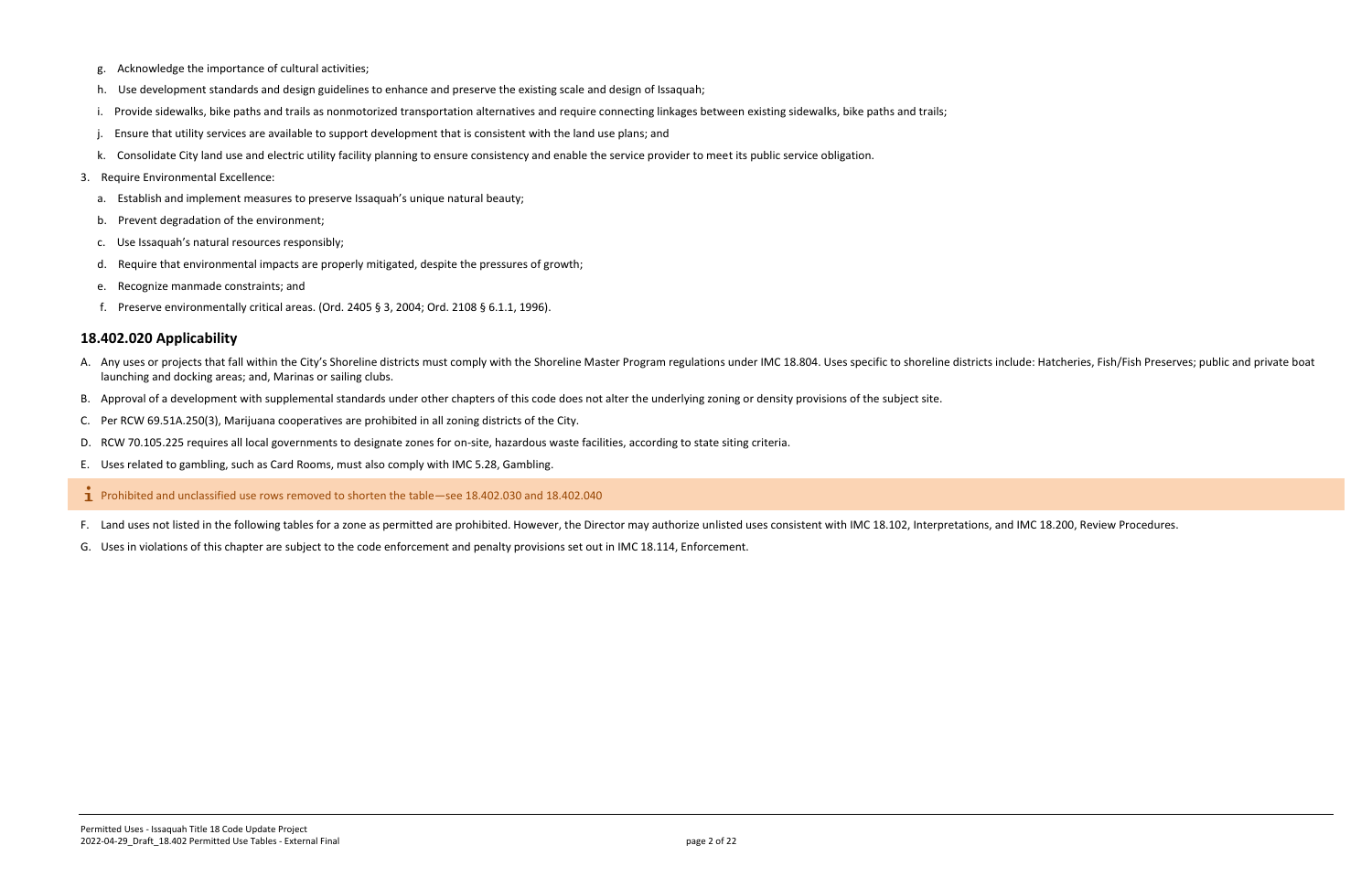### <span id="page-2-0"></span>**18.402.030 Table of Residential, Commercial, and Recreational Permitted Uses**

 $\mathbf{\dot{1}}$  Consolidated Permitted Uses Tables from IMC 18.06, IMC 18.19.B, IMC 18.19.C and Central Issaquah Development and Design Standards Chapter 4

Community Facilities and Community Facilities - Privately Owned Zones moved to a separate table (18.402.040)

 $\mathbf{i}$  Levels of Review have been removed. These will be addressed in the Procedures chapter.

**i** Specific "Retail/Service" uses were removed and are all combined as "Retail/Service, General." Staff will rely on the definition(s) of retail/service to determine appropriate uses.

 $\mathbf{\dot{1}}$  Accessory Uses category removed. These uses are still allowed in the same zones as currently allowed but accessory concerns such as parking are addressed in other chapters.

 $\bullet$  Prohibited and unclassified use rows removed to shorten the table—see 18.402.020

- $\mathbf{i}$  Levels of Review, currently addressed in 18.06.130, will be addressed in the Procedures chapter
- **1** Live/work and Dwellings, Single Family: Attached on individually owned lot usse added from Talus/Highlands uses

 $\mathbf{\hat{i}}$  Moved existing footnotes either to Reference/Notes, Zones, Land Use Standards, or Overlays, whichever applicable.

 $\mathbf{\dot{1}}$  Reference/Notes will be fine-tuned prior to the final public hearing.

|                                                                    | <b>ZONING DISTRICTS</b>    |           |             |        |            |           |            |                     |           |    |                  |    |            |           |           |    |    |           |                           |                           |           |            | <b>REFERENCE / NOTES</b>                                   |
|--------------------------------------------------------------------|----------------------------|-----------|-------------|--------|------------|-----------|------------|---------------------|-----------|----|------------------|----|------------|-----------|-----------|----|----|-----------|---------------------------|---------------------------|-----------|------------|------------------------------------------------------------|
| Land Uses                                                          | CONSERVANCY<br>/RECREATION |           | RESIDENTIAL |        |            |           |            |                     |           |    |                  |    | COMMERCIAL |           |           |    |    |           |                           |                           |           | <b>MIN</b> |                                                            |
|                                                                    | C-Rec                      | C-<br>Res | $SF-E$      | $SF-S$ | SF-SL SF-D | UV-<br>SF | <b>MUR</b> | MF-<br>$\mathsf{M}$ | $MF-H$ VR |    | UV-<br><b>MF</b> | PO | CBD        | <b>MU</b> | MU-<br>CI | UC | IC | IC-<br>Cl | UV-<br>COM/<br><b>RET</b> | UV-<br>MU<br>$\mathsf{R}$ | UV-<br>VC | ${\sf M}$  |                                                            |
| AGRICULTURE/RESOURCE                                               |                            |           |             |        |            |           |            |                     |           |    |                  |    |            |           |           |    |    |           |                           |                           |           |            |                                                            |
| <b>Botanical Gardens, Arboretum</b>                                |                            | P.        | P           |        |            |           |            |                     |           | P. |                  | P. | P          | P.        | P         | P  | P  | P         |                           |                           |           |            |                                                            |
| <b>Commercial or Public</b><br>Greenhouses                         |                            | D         | P.          |        |            |           |            |                     |           |    |                  | P  | P          | <b>P</b>  | P         |    | P  | P         |                           |                           |           |            |                                                            |
| Crop Production, Livestock,<br>Orchards/Horticulture: Tree<br>Farm |                            | <b>D</b>  | P           |        |            |           |            |                     |           |    |                  |    |            |           |           |    |    |           |                           |                           |           |            |                                                            |
| <b>Natural Resources Research</b>                                  |                            | D.        | P           |        |            |           |            |                     |           |    |                  |    |            |           |           |    |    |           |                           |                           |           |            |                                                            |
| Hatchery, Fish/Fish Preserve                                       |                            |           |             |        |            |           |            |                     |           |    |                  |    |            |           |           |    |    |           |                           |                           |           |            | Governed by Shoreline Master Program;<br>see IMC 18.10.940 |
| Horse Stables/Boarding/Riding<br>Schools/Hobby Farm                |                            | <b>D</b>  | P           |        |            |           |            |                     |           |    |                  |    |            |           |           |    |    |           |                           |                           |           |            |                                                            |
| Kennel, Commercial/Boarding                                        |                            | P.        | P           |        |            |           |            |                     |           |    |                  |    |            | P.        | P         |    | P  | P         |                           |                           |           |            |                                                            |
| Pet Day Care                                                       |                            |           |             |        |            |           | P.         |                     |           |    |                  |    | P          | <b>D</b>  | P         | P. | P  | P         |                           | P.                        | P.        |            |                                                            |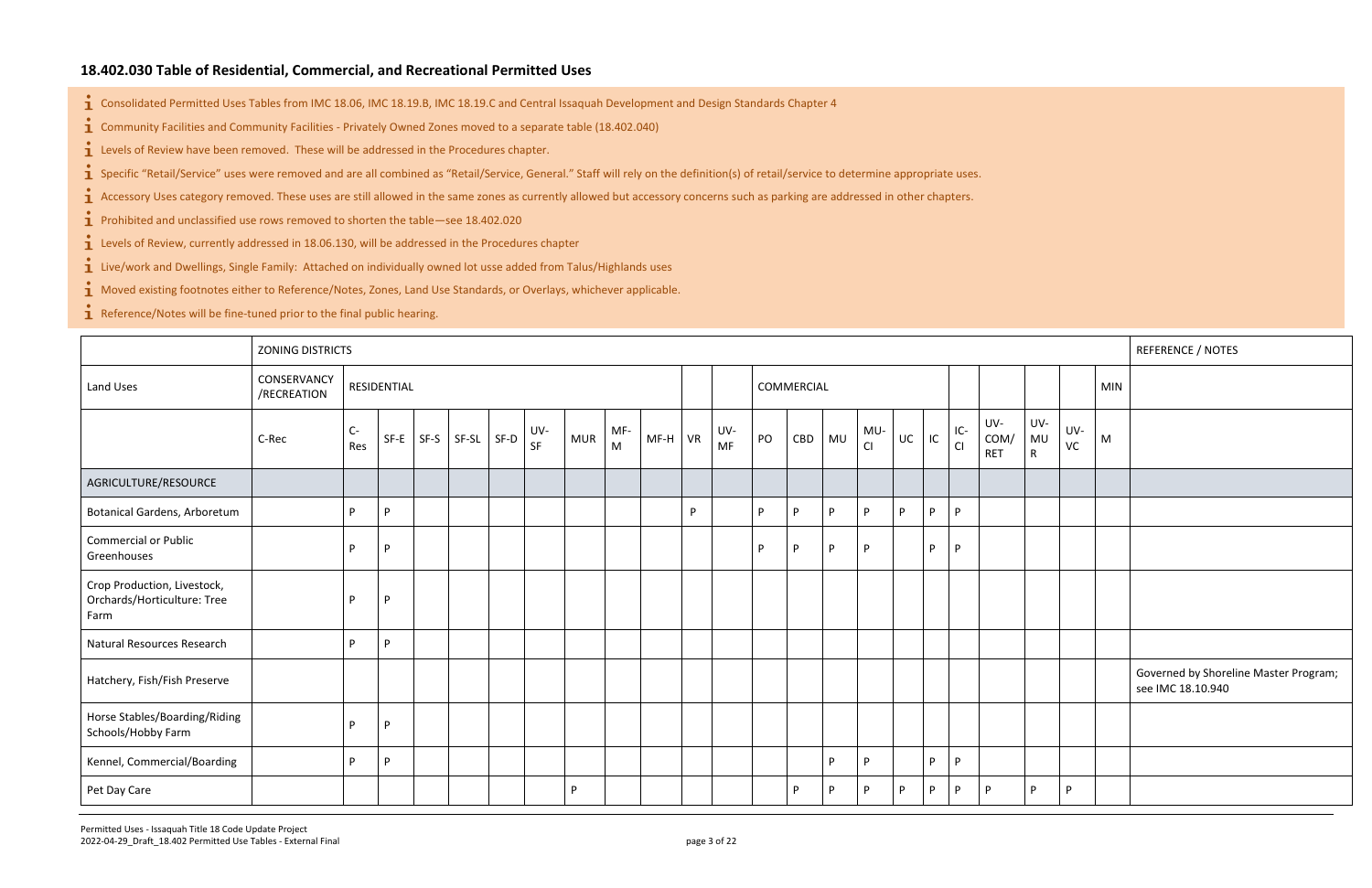|                                                                                                          | <b>ZONING DISTRICTS</b>    |             |             |          |         |         |           |            |          |           |   |                  |    |            |    |           |    |    |             |                           |                                  |           |            | <b>REFERENCE / NOTES</b>                                                                                                                                                                                                                              |
|----------------------------------------------------------------------------------------------------------|----------------------------|-------------|-------------|----------|---------|---------|-----------|------------|----------|-----------|---|------------------|----|------------|----|-----------|----|----|-------------|---------------------------|----------------------------------|-----------|------------|-------------------------------------------------------------------------------------------------------------------------------------------------------------------------------------------------------------------------------------------------------|
| Land Uses                                                                                                | CONSERVANCY<br>/RECREATION |             | RESIDENTIAL |          |         |         |           |            |          |           |   |                  |    | COMMERCIAL |    |           |    |    |             |                           |                                  |           | <b>MIN</b> |                                                                                                                                                                                                                                                       |
|                                                                                                          | C-Rec                      | $C-$<br>Res | SF-E        | SF-S     | $SF-SL$ | SF-D    | UV-<br>SF | <b>MUR</b> | MF-<br>M | $MF-H$ VR |   | UV-<br><b>MF</b> | PO | CBD        | MU | MU-<br>CI | UC | IC | $IC-$<br>CI | UV-<br>COM/<br><b>RET</b> | UV-<br><b>MU</b><br>$\mathsf{R}$ | UV-<br>VC | ${\sf M}$  |                                                                                                                                                                                                                                                       |
| Cannabis Producer<br>(recreational)                                                                      |                            |             |             |          |         |         |           |            |          |           |   |                  |    |            |    |           |    |    |             |                           |                                  |           |            | See Industrial/Intensive Commercial                                                                                                                                                                                                                   |
| AGRICULTURE/RESOURCE                                                                                     |                            |             |             |          |         |         |           |            |          |           |   |                  |    |            |    |           |    |    |             |                           |                                  |           |            |                                                                                                                                                                                                                                                       |
| Veterinary Hospital/Clinic                                                                               |                            |             |             |          |         |         |           |            |          |           |   |                  | P. |            |    |           |    |    |             |                           |                                  |           |            | See Commercial: Medical                                                                                                                                                                                                                               |
| MINERAL RESOURCE                                                                                         |                            |             |             |          |         |         |           |            |          |           |   |                  |    |            |    |           |    |    |             |                           |                                  |           |            |                                                                                                                                                                                                                                                       |
| <b>Mineral Extracting</b>                                                                                |                            |             |             |          |         |         |           |            |          |           |   |                  |    |            |    |           |    | P  | P           |                           |                                  |           | P.         |                                                                                                                                                                                                                                                       |
| Asphalt/Concrete Mixing                                                                                  |                            |             |             |          |         |         |           |            |          |           |   |                  |    |            |    |           |    | P  | P           |                           |                                  |           | <b>P</b>   |                                                                                                                                                                                                                                                       |
| RESIDENTIAL                                                                                              |                            |             |             |          |         |         |           |            |          |           |   |                  |    |            |    |           |    |    |             |                           |                                  |           |            |                                                                                                                                                                                                                                                       |
| Dwellings, Single Family:<br>Detached (including<br>manufactured homes)                                  |                            | P.          | P.          | <b>D</b> | P       | D<br>P. |           | P          | <b>D</b> | <b>D</b>  |   | P                | P  | P          | P  | P         |    |    |             |                           |                                  |           |            |                                                                                                                                                                                                                                                       |
| Dwellings, Single Family:<br>Attached on individually owned<br>lot                                       |                            |             |             |          |         | D       |           |            |          |           |   | D                |    |            |    |           |    |    |             |                           |                                  |           |            | See IMC 18.400.110 Duplex and Attached<br>Single Family Townhouse Standards                                                                                                                                                                           |
| Dwellings, Single Family: (2<br>Attached) and Dwellings,<br>Duplex                                       |                            |             | P           | <b>P</b> | P       | P.      |           | P          | P        | P.        | P | P                | P  | P          | P  | P         |    |    |             |                           | P                                |           |            | See IMC 18.400.110 Duplex and Attached<br>Single Family Townhouse Standards<br>Duplexes and/or groupings of two (2)<br>single family attached dwellings are<br>allowed in SF-E, SF-S and SF-SL zones<br>through cluster housing developments<br>only. |
| Dwellings, Single Family: $(3 - 4)$<br>Attached) and Dwellings,<br>Multifamily (Triplex and<br>Fourplex) |                            |             |             |          | P       | P.      |           | P          | P        | P         | P | P                | P  | P          | P  | P         |    |    |             |                           | P                                |           |            | Triplex/fourplex dwellings and/or<br>groupings of three (3) or four (4) single<br>family attached dwellings are only<br>permitted in the SF-SL and SF-D zones<br>through the cluster provision.                                                       |
| Dwellings, Multifamily (5 or<br>more units)                                                              |                            |             |             |          |         |         |           | P          | P        | P         | P | P                | P  | P          | P  | P         |    |    |             |                           | P                                |           |            |                                                                                                                                                                                                                                                       |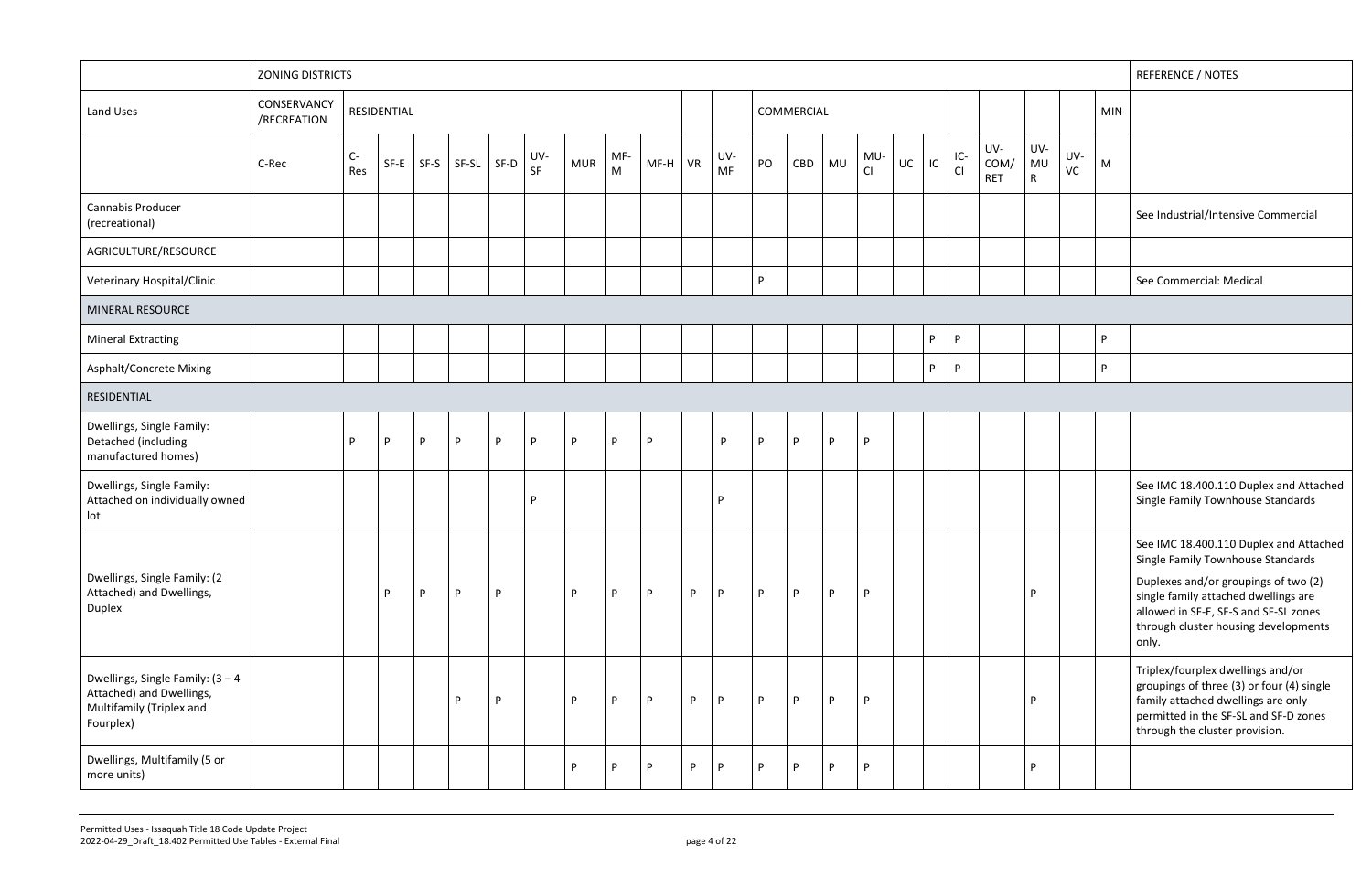Permitted Uses - Issaquah Title 18 Code Update Project 2022-04-29\_Draft\_18.402 Permitted Use Tables - External Final page 5 of 22

|                                                                                               | <b>ZONING DISTRICTS</b>    |             |             |      |                |   |           |            |                     |           |    |                  |    |            |    |           |    |    |           |                           |                           |           |            | <b>REFERENCE / NOTES</b>                                                             |
|-----------------------------------------------------------------------------------------------|----------------------------|-------------|-------------|------|----------------|---|-----------|------------|---------------------|-----------|----|------------------|----|------------|----|-----------|----|----|-----------|---------------------------|---------------------------|-----------|------------|--------------------------------------------------------------------------------------|
| Land Uses                                                                                     | CONSERVANCY<br>/RECREATION |             | RESIDENTIAL |      |                |   |           |            |                     |           |    |                  |    | COMMERCIAL |    |           |    |    |           |                           |                           |           | <b>MIN</b> |                                                                                      |
|                                                                                               | C-Rec                      | $C-$<br>Res | SF-E        | SF-S | $SF-SL$ $SF-D$ |   | UV-<br>SF | <b>MUR</b> | MF-<br>$\mathsf{M}$ | $MF-H$ VR |    | UV-<br><b>MF</b> | PO | CBD        | MU | MU-<br>CI | UC | IC | IC-<br>Cl | UV-<br>COM/<br><b>RET</b> | UV-<br>MU<br>$\mathsf{R}$ | UV-<br>VC | M          |                                                                                      |
| Assisted Living Facility / Senior<br>Housing                                                  |                            |             |             |      | P              | P |           | P.         | D                   | D         | P. |                  | D  | P          | P  | D         | P  |    |           | D                         | D                         |           |            |                                                                                      |
| Housing, Cluster from $2 - 5$<br>acres (minimum 2 acres)                                      |                            | P           | P           | P    | P              | P |           | P.         | <b>D</b>            | D         | P  |                  | D  | P          |    |           |    |    |           |                           |                           |           |            | See IMC 18.400.100 Cluster Housing<br>Standards                                      |
| RESIDENTIAL (continued)                                                                       |                            |             |             |      |                |   |           |            |                     |           |    |                  |    |            |    |           |    |    |           |                           |                           |           |            |                                                                                      |
| Housing, Cluster: 5 acres or<br>greater                                                       |                            | P           | P           | P    | P              | P |           | P          | D                   | P         | P  |                  |    | P          |    |           |    |    |           |                           |                           |           |            | See IMC 18.400.100 Cluster Housing<br>Standards                                      |
| <b>Accessory Dwelling Unit</b>                                                                |                            | P           | P           | P.   | P              | P | P         | P          | D                   |           | P. | P                | D  | P          | P  | D         |    |    |           |                           |                           |           |            | See IMC 18.400.120 Accessory Dwelling<br>Unit (ADU) Standards                        |
| Family Day Care Center                                                                        |                            | P           | P           | P.   | <b>P</b>       | P |           | P          | D                   | D         | P  | P.               | D. | P          | P. | <b>D</b>  | P  | P  | P.        | <b>P</b>                  | P                         |           |            | See IMC 18.400.230 Home Business<br>Standards in Residential and Commercial<br>Zones |
| <b>Adult Family Home</b>                                                                      |                            | P.          | P.          | P    | P              | P | P         | P.         | P                   | P         |    | P                | P  | P          | P  | P         |    | P  | P         |                           | P.                        |           |            | See IMC 18.400.230 Home Business<br>Standards in Residential and Commercial<br>Zones |
| <b>Resident Club House</b>                                                                    |                            | P.          | P           | P.   | P              | P |           | P.         | D                   | P         |    | P                | P. | P          | P. | P         |    |    |           |                           | P.                        |           |            |                                                                                      |
| Home Occupations                                                                              |                            |             |             |      |                |   |           |            |                     |           |    |                  |    |            |    |           |    |    |           |                           |                           |           |            | See IMC 18.07.470, Home occupations.                                                 |
| Live/Work Units                                                                               |                            |             |             |      |                |   |           | P.         | <b>P</b>            | P         |    | <b>P</b>         |    |            |    |           |    |    |           |                           | P.                        |           |            |                                                                                      |
| Satellite Dish                                                                                |                            | P           | P           | P.   | $\mathsf{P}$   | P |           | P.         | P                   | P         |    |                  | P. | P          | P  | P         |    |    |           |                           |                           |           |            | See IMC 16.04 Construction Codes                                                     |
| PUBLIC/QUASI-PUBLIC                                                                           |                            |             |             |      |                |   |           |            |                     |           |    |                  |    |            |    |           |    |    |           |                           |                           |           |            |                                                                                      |
| Banquet/Meeting/Reception<br>Hall (public or private)                                         |                            | P           | P           | P    | P              | P |           | P.         | D                   | P.        | P  |                  | P. | P          |    |           | P  | P  | P         | P                         | P                         |           |            |                                                                                      |
| <b>Minor Transportation Facilities:</b><br>Bus, Taxi, Van, Transit, Car<br>Share Stop/Station |                            |             |             |      |                |   |           |            |                     |           |    |                  | D  |            | P  |           |    | P  | P         | P                         | P                         | P         |            |                                                                                      |
| Bus, Taxi, Van, Transit Storage<br>Facilities                                                 |                            |             |             |      |                |   |           |            |                     |           |    |                  | D  |            | P  |           |    | P  | P         |                           |                           |           |            |                                                                                      |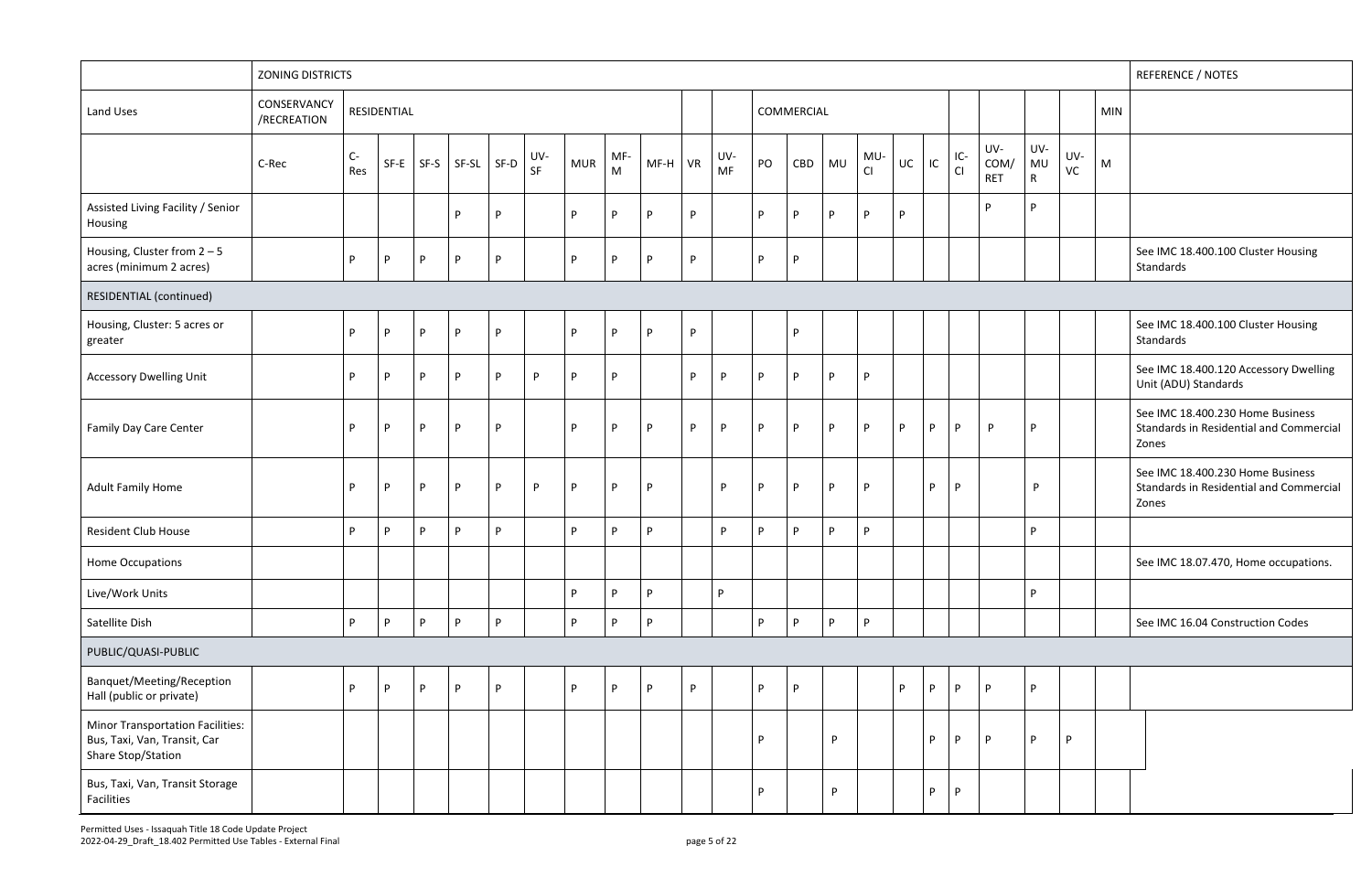|                                                                                                              | <b>ZONING DISTRICTS</b>    |             |             |      |               |      |           |            |                                                                                              |        |    |                  |    |            |              |              |                |    |             |                           |                           |           |            | REFERENCE / NOTES                                                       |
|--------------------------------------------------------------------------------------------------------------|----------------------------|-------------|-------------|------|---------------|------|-----------|------------|----------------------------------------------------------------------------------------------|--------|----|------------------|----|------------|--------------|--------------|----------------|----|-------------|---------------------------|---------------------------|-----------|------------|-------------------------------------------------------------------------|
| Land Uses                                                                                                    | CONSERVANCY<br>/RECREATION |             | RESIDENTIAL |      |               |      |           |            |                                                                                              |        |    |                  |    | COMMERCIAL |              |              |                |    |             |                           |                           |           | <b>MIN</b> |                                                                         |
|                                                                                                              | C-Rec                      | $C-$<br>Res | $SF-E$      | SF-S | $ $ SF-SL $ $ | SF-D | UV-<br>SF | <b>MUR</b> | MF-<br>$\mathsf{M}% _{T}=\mathsf{M}_{T}\!\left( a,b\right) ,\ \mathsf{M}_{T}=\mathsf{M}_{T}$ | $MF-H$ | VR | UV-<br><b>MF</b> | PO | CBD        | <b>MU</b>    | MU-<br>CI    | UC             | IC | $IC-$<br>CI | UV-<br>COM/<br><b>RET</b> | UV-<br>MU<br>$\mathsf{R}$ | UV-<br>VC | M          |                                                                         |
| Cemetery and/or Non-<br>accessory Columbarium                                                                |                            |             |             | D    |               |      |           |            |                                                                                              |        |    |                  |    |            |              |              |                |    |             |                           |                           |           |            | See IMC Critical Area Recharge Areas<br>18.802.380 Regulated activities |
| Religious, Community,<br>Memorial, and Church/<br>Religious Facility                                         |                            | P           | P           | P    | P             | P.   |           | P          | P                                                                                            | P.     |    |                  | P  | P          | P            | P.           | P              | P  | P           | P                         | P                         |           |            |                                                                         |
| <b>Community Center</b>                                                                                      |                            | P.          | P           | P.   | P             | P.   |           | P          | P                                                                                            | P.     |    | P                | P  | P          |              |              | P              | P  | P           | P.                        | P                         |           |            |                                                                         |
| Environmental Improvements                                                                                   | $\mathsf{P}$               | P.          | P           | P.   | P             | P.   | P         | P          | P                                                                                            | P.     |    | P                | P  | P          | P            | P.           | P              | P  | P           | P.                        | P                         | P         | P          |                                                                         |
| <b>Essential Public Facilities</b>                                                                           |                            |             |             |      |               |      |           |            |                                                                                              |        |    |                  |    |            |              |              |                |    |             |                           |                           |           |            |                                                                         |
| - Adult Family Home                                                                                          |                            | P           | P           | P    | P             | P.   | P.        | P          | P                                                                                            | P      | P  | P                | P  | P          | $\mathsf{P}$ | P            | P              | P. | P           |                           |                           |           |            |                                                                         |
| - Facility,<br>Correctional/Detention/Jail                                                                   |                            |             |             |      |               |      |           |            |                                                                                              |        | P  |                  | P  |            |              | P            | P              | P  | P           |                           |                           |           |            |                                                                         |
| - Facility, Secure Community<br>Transition                                                                   |                            |             |             |      |               |      |           |            |                                                                                              |        | P  |                  | P  | P          |              | P            | P              | P  | P           |                           |                           |           |            |                                                                         |
| <b>Unspecified Essential Public</b><br>Facilities                                                            |                            |             |             |      |               |      |           |            |                                                                                              |        | P  |                  | P  | P          | P            | P            | P              | P  | P           |                           |                           |           |            |                                                                         |
| <b>Funeral Home/Mortuary</b>                                                                                 |                            |             |             |      |               |      |           | P.         | P                                                                                            | P.     | P. |                  | P. | <b>D</b>   | P            | P            |                | P. | P.          | D.                        | P.                        |           |            |                                                                         |
| Government Facility: Offices;<br>Fire/Police Station;<br>Maintenance Site w/ or w/o<br>Outdoor Storage; etc. |                            |             |             | D    | P             | P.   |           | P          | P                                                                                            | P      |    |                  | P  | P          | P            | P            |                | P. | P           |                           |                           |           |            |                                                                         |
| <b>Memorial Chapel</b>                                                                                       |                            | P           | P           | P    | P             | P    |           | P          | P                                                                                            | P      |    |                  | P  | P          | P            | P            |                | P  | P           | P.                        | P                         |           |            |                                                                         |
| Museum/Art Gallery, Nonprofit                                                                                |                            |             |             |      |               | P.   |           | P          | P                                                                                            | P.     |    |                  | P  | P          | P            | P            | P              | P. | P.          | P                         | P                         |           |            |                                                                         |
| Library                                                                                                      |                            |             |             |      |               | P.   |           | P          | P                                                                                            | P      |    |                  | P  | P          | P            | P            |                | P  | P           | P                         | P                         |           |            |                                                                         |
| Park and Ride                                                                                                |                            |             | P           | P    | P             | P    |           | P          | P                                                                                            | P      |    |                  | P  | P          | P            | $\mathsf{P}$ |                | P  | P           | P?                        | P                         |           |            |                                                                         |
| <b>Social Services</b>                                                                                       |                            |             |             | P    | P             | P    |           | P          | P                                                                                            | P      |    |                  | P  | P          | $\mathsf{P}$ | P            | $\overline{z}$ | P  | P           | P                         | P                         |           |            |                                                                         |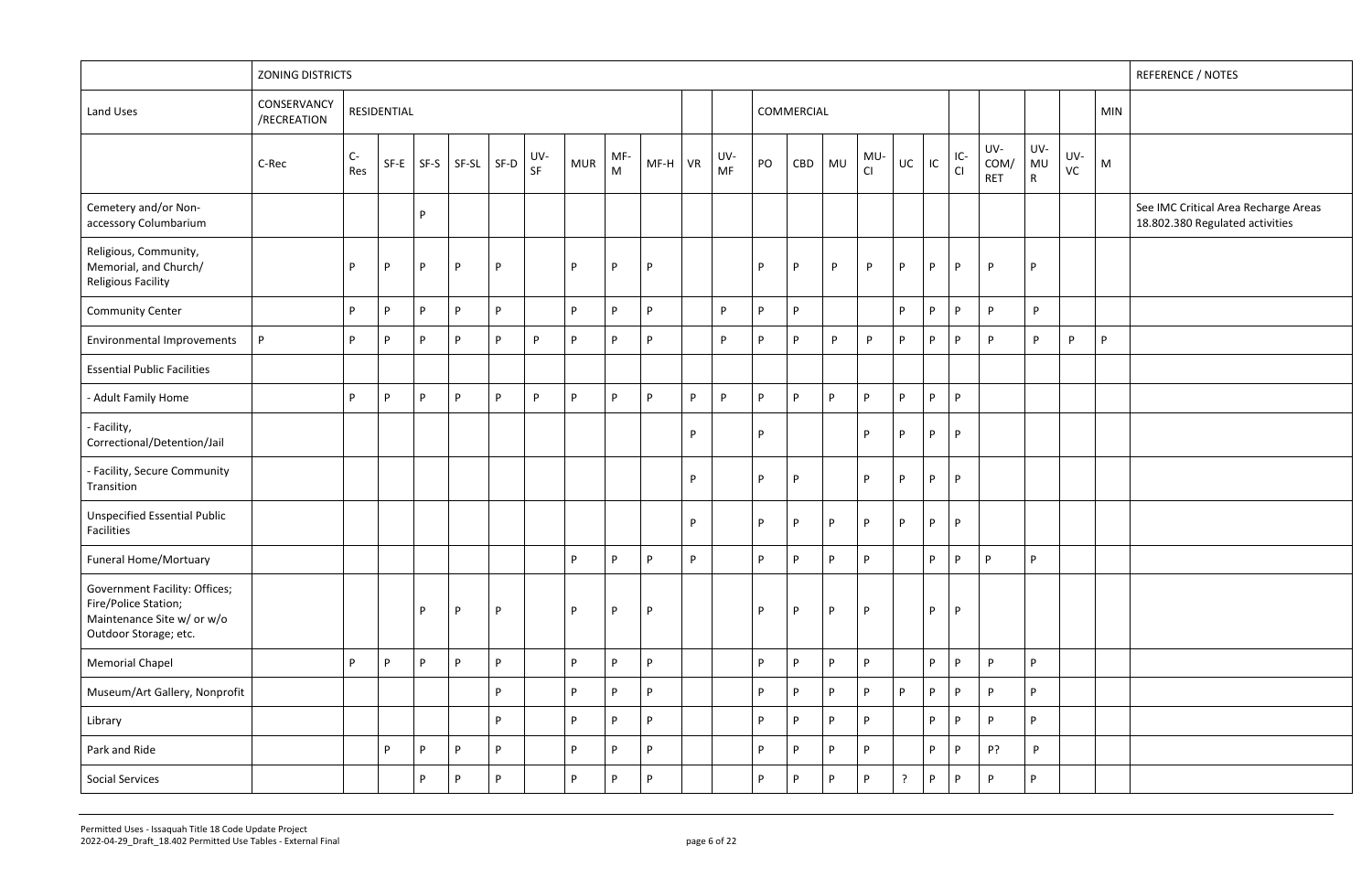|  |  | Governed by Shoreline Master Program.<br>See IMC 18.10.940, Shoreline Master<br>Program adopted |
|--|--|-------------------------------------------------------------------------------------------------|

|                                                                                   | <b>ZONING DISTRICTS</b>    |             |             |      |                |   |           |            |          |           |    |           |    |            |              |           |    |    |             |                           |                           |           |            | <b>REFERENCE / NOTES</b>                                                                        |
|-----------------------------------------------------------------------------------|----------------------------|-------------|-------------|------|----------------|---|-----------|------------|----------|-----------|----|-----------|----|------------|--------------|-----------|----|----|-------------|---------------------------|---------------------------|-----------|------------|-------------------------------------------------------------------------------------------------|
| Land Uses                                                                         | CONSERVANCY<br>/RECREATION |             | RESIDENTIAL |      |                |   |           |            |          |           |    |           |    | COMMERCIAL |              |           |    |    |             |                           |                           |           | <b>MIN</b> |                                                                                                 |
|                                                                                   | C-Rec                      | $C-$<br>Res | $SF-E$      | SF-S | $SF-SL$ $SF-D$ |   | UV-<br>SF | <b>MUR</b> | MF-<br>M | $MF-H$ VR |    | UV-<br>MF | PO | CBD        | MU           | MU·<br>CI | UC | IC | $IC-$<br>CI | UV-<br>COM/<br><b>RET</b> | UV-<br>MU<br>$\mathsf{R}$ | UV-<br>VC | M          |                                                                                                 |
| Schools: Public and Private                                                       |                            |             |             |      |                |   |           |            |          |           |    |           |    |            |              |           |    |    |             |                           |                           |           |            |                                                                                                 |
| - Preschool (Pre-Kindergarten)                                                    |                            |             |             |      |                |   |           |            |          |           | P  |           |    |            |              |           | P  |    |             | <b>P</b>                  | P                         | P         |            |                                                                                                 |
| - School,<br>Elementary/Kindergarten                                              |                            |             | P.          | P    | P              | P |           | P          | <b>P</b> | <b>D</b>  | P  |           | P. | P          | P            | P         | P  | P. | P.          | P                         | P                         | P         |            |                                                                                                 |
| - School, Junior High/Middle                                                      |                            |             | P           | P    | P              | P |           | P.         | <b>P</b> | D         | P  |           | P  | P          | P            | P         | P  | P  | P.          | P.                        | P                         |           |            |                                                                                                 |
| - School, High                                                                    |                            |             | P.          | P.   |                |   |           | P          | D.       | D         | P. |           | P. | P          | P            | P         | P  | P. | P           | P                         | P                         |           |            |                                                                                                 |
| - School, Vocational/Technical                                                    |                            |             | P.          | P.   |                |   |           | P.         | <b>P</b> | D         | P  |           | P. | P          | $\mathsf{P}$ | P         | P  | P  | P.          | P                         | P                         |           |            |                                                                                                 |
| - School, College or University                                                   |                            |             | P           | P.   |                |   |           | P          | D.       | D         | P  |           | P  | P          | P            | P         | P  | P. | P           | D                         | P                         | P.        |            |                                                                                                 |
| - School, Business                                                                |                            |             |             |      |                |   |           | P.         | P        | D         | P  |           | P. | P          | $\mathsf{P}$ | P         | P  | P  | P           | P                         | P                         | P         |            |                                                                                                 |
| <b>UTILITIES</b>                                                                  |                            |             |             |      |                |   |           |            |          |           |    |           |    |            |              |           |    |    |             |                           |                           |           |            |                                                                                                 |
| Utility Facility, Major                                                           | P                          | P.          | P           | P.   | P              | P | P         | P.         | P        | P         | P  | P         | P  | P          | P            | P         | P  | P  | P           |                           |                           |           |            | See IMC Critical Area Recharge Areas<br>18.802.380 Regulated activities                         |
| Utility Facility, Minor                                                           | P                          | P.          | P           | P    | $\mathsf{P}$   | P | P         | P          | P        | P         | P  | P         | P. | P          | $\mathsf{P}$ | P         | P  | P. | P.          | P                         | P                         | P         |            |                                                                                                 |
| <b>Wireless Communication</b><br>Facility                                         |                            |             |             |      |                |   |           |            |          |           |    |           |    |            |              |           |    |    |             |                           |                           |           |            | See Chapter 18.22 IMC, Wireless<br><b>Communication Facilities (WCF)</b>                        |
| RECREATION                                                                        |                            |             |             |      |                |   |           |            |          |           |    |           |    |            |              |           |    |    |             |                           |                           |           |            |                                                                                                 |
| Outdoor Recreation: (open to public)                                              |                            |             |             |      |                |   |           |            |          |           |    |           |    |            |              |           |    |    |             |                           |                           |           |            |                                                                                                 |
| Sport Fields / Courts (e.g.<br>baseball, soccer, football,<br>tennis, basketball) |                            |             | P           | P.   | P              | P |           | P          | P        | P         | P  |           | P  | P          | $\mathsf{P}$ | P         | P  | P  | P           |                           |                           |           |            |                                                                                                 |
| Campground                                                                        | P.                         | D           | P           |      |                |   |           |            |          |           |    |           |    |            |              |           |    |    |             |                           |                           |           |            |                                                                                                 |
| <b>Boat Launching and Docking</b><br>Areas                                        |                            |             |             |      |                |   |           |            |          |           |    |           |    |            |              |           |    |    |             |                           |                           |           |            | Governed by Shoreline Master Program.<br>See IMC 18.10.940, Shoreline Master<br>Program adopted |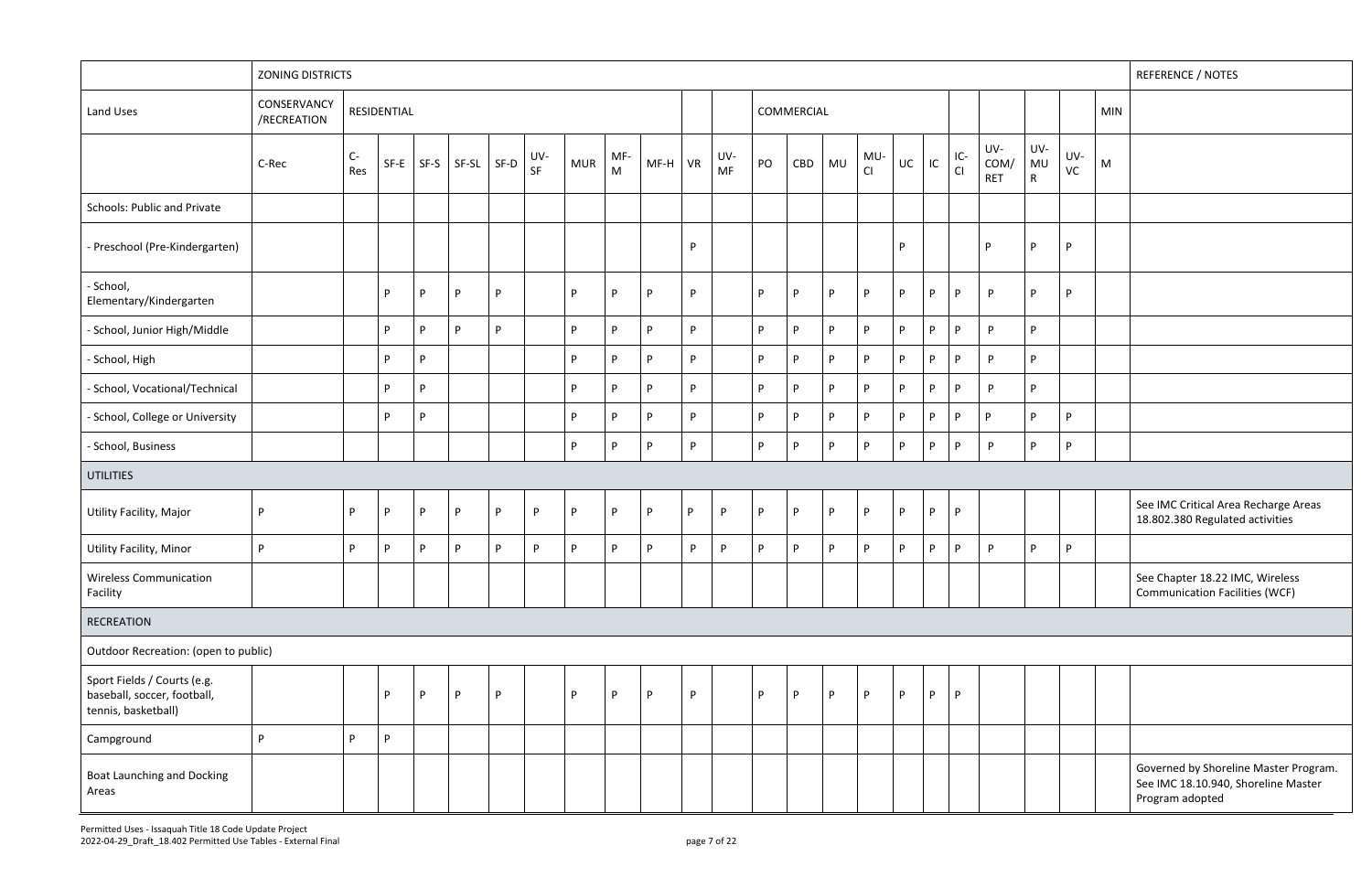|   |  | Governed by Shoreline Master Program.<br>See IMC 18.10.940, Shoreline Master<br>Program adopted |
|---|--|-------------------------------------------------------------------------------------------------|
| P |  |                                                                                                 |
|   |  | See Chapter 5.28 IMC, Gambling                                                                  |
|   |  | See IMC Critical Area Recharge Areas<br>18.802.380 Regulated activities                         |
|   |  |                                                                                                 |
|   |  | See IMC Critical Area Recharge Areas<br>18.802.380 Regulated activities                         |
| P |  |                                                                                                 |
| P |  |                                                                                                 |
|   |  |                                                                                                 |

|                                                      | <b>ZONING DISTRICTS</b>    |           |             |   |                       |    |           |            |          |           |   |                  |    |            |          |           |          |          |             |                           |                           |                      |            | <b>REFERENCE / NOTES</b>                                                                        |
|------------------------------------------------------|----------------------------|-----------|-------------|---|-----------------------|----|-----------|------------|----------|-----------|---|------------------|----|------------|----------|-----------|----------|----------|-------------|---------------------------|---------------------------|----------------------|------------|-------------------------------------------------------------------------------------------------|
| Land Uses                                            | CONSERVANCY<br>/RECREATION |           | RESIDENTIAL |   |                       |    |           |            |          |           |   |                  |    | COMMERCIAL |          |           |          |          |             |                           |                           |                      | <b>MIN</b> |                                                                                                 |
|                                                      | C-Rec                      | C-<br>Res | SF-E        |   | $SF-S$ $SF-SL$ $SF-D$ |    | UV-<br>SF | <b>MUR</b> | MF-<br>M | $MF-H$ VR |   | UV-<br><b>MF</b> | PO | CBD        | MU       | MU-<br>CI | UC       | $\sf IC$ | $IC-$<br>CI | UV-<br>COM/<br><b>RET</b> | UV-<br>MU<br>$\mathsf{R}$ | UV-<br>$\mathsf{VC}$ | M          |                                                                                                 |
| Park,<br>Neighborhood/Community                      | $\mathsf{P}$               | P         | <b>P</b>    | P | P                     | P. |           | P.         | D        | P         |   |                  | P  | <b>P</b>   | <b>P</b> | P         | D        | P        | P           |                           |                           |                      |            |                                                                                                 |
| Stadium/Arena w/ or w/o Open<br>Air Amphitheater     |                            |           |             |   |                       |    |           |            |          | P         | P |                  | P  | P          | P        | P         | P.       | P        | P           |                           |                           |                      |            |                                                                                                 |
| <b>Swimming Pool</b>                                 |                            |           | <b>P</b>    | P | P                     | P. |           | P.         | D        | <b>P</b>  | P |                  | P  | P          | <b>P</b> | <b>P</b>  | D        | P        | P           |                           |                           |                      |            |                                                                                                 |
| Trailhead                                            | P                          | P         | P.          | P | P                     | P. |           | P.         | D        | P.        | P |                  | P  | P          | P.       | P         | P.       | P        | P.          |                           |                           |                      |            |                                                                                                 |
| Zoological Park/Garden                               |                            |           | P           |   |                       |    |           |            |          |           |   |                  |    |            |          |           | P        |          |             |                           |                           |                      |            |                                                                                                 |
| Recreation - Other                                   |                            |           |             |   |                       |    |           |            |          |           |   |                  |    |            |          |           |          |          |             |                           |                           |                      |            |                                                                                                 |
| Amusement Parlors/Video<br>Arcades                   |                            |           |             |   |                       |    |           |            |          |           |   |                  | P  | P          | P        | P         | P        | P        | P           | $\cdot$                   |                           |                      |            |                                                                                                 |
| <b>Billiards and Pool Hall</b>                       |                            |           |             |   |                       |    |           |            |          |           |   |                  | P  | P          | P.       | P         | <b>D</b> | P        | P           | $\mathcal{L}$             |                           |                      |            |                                                                                                 |
| <b>Boat Launching and Docking</b><br>Areas (Private) |                            |           |             |   |                       |    |           |            |          |           |   |                  |    |            |          |           |          |          |             |                           |                           |                      |            | Governed by Shoreline Master Program.<br>See IMC 18.10.940, Shoreline Master<br>Program adopted |
| <b>Bowling Alley</b>                                 |                            |           |             |   |                       |    |           |            |          |           |   |                  |    |            | P        | P         | D        | P        | P           | Þ                         | P                         |                      |            |                                                                                                 |
| Card Room - Commercial                               |                            |           |             |   |                       |    |           |            |          |           |   |                  |    |            |          |           | P        |          |             |                           |                           |                      |            | See Chapter 5.28 IMC, Gambling                                                                  |
| Golf - Driving Range                                 |                            |           | P           | P | P                     | P. |           | P.         | D        | P         |   |                  | P  |            | P        | P.        |          | P        | P           |                           |                           |                      |            | See IMC Critical Area Recharge Areas<br>18.802.380 Regulated activities                         |
| Golf - Mini Golf                                     |                            |           |             |   |                       |    |           |            |          |           |   |                  | P  |            | P        | P         |          | P        | P           |                           |                           |                      |            |                                                                                                 |
| Golf Course - w/ or w/o Club<br>House                |                            |           | P           | P | P                     | P. |           | P          | P        | P         |   |                  | P  |            | P.       | P         |          | P        | P           |                           |                           |                      |            | See IMC Critical Area Recharge Areas<br>18.802.380 Regulated activities                         |
| Health/Fitness Club                                  |                            |           |             |   |                       |    |           | P.         |          |           |   |                  | P  | P          | P        | P         |          | P        | <b>D</b>    | P.                        | P                         |                      |            |                                                                                                 |
| Karate School,<br>Dance/Yoga/Pilates Studio          |                            |           |             |   |                       |    |           | P          |          |           |   |                  | P  | P          | P        | P         |          | P        | P           | P                         | P                         |                      |            |                                                                                                 |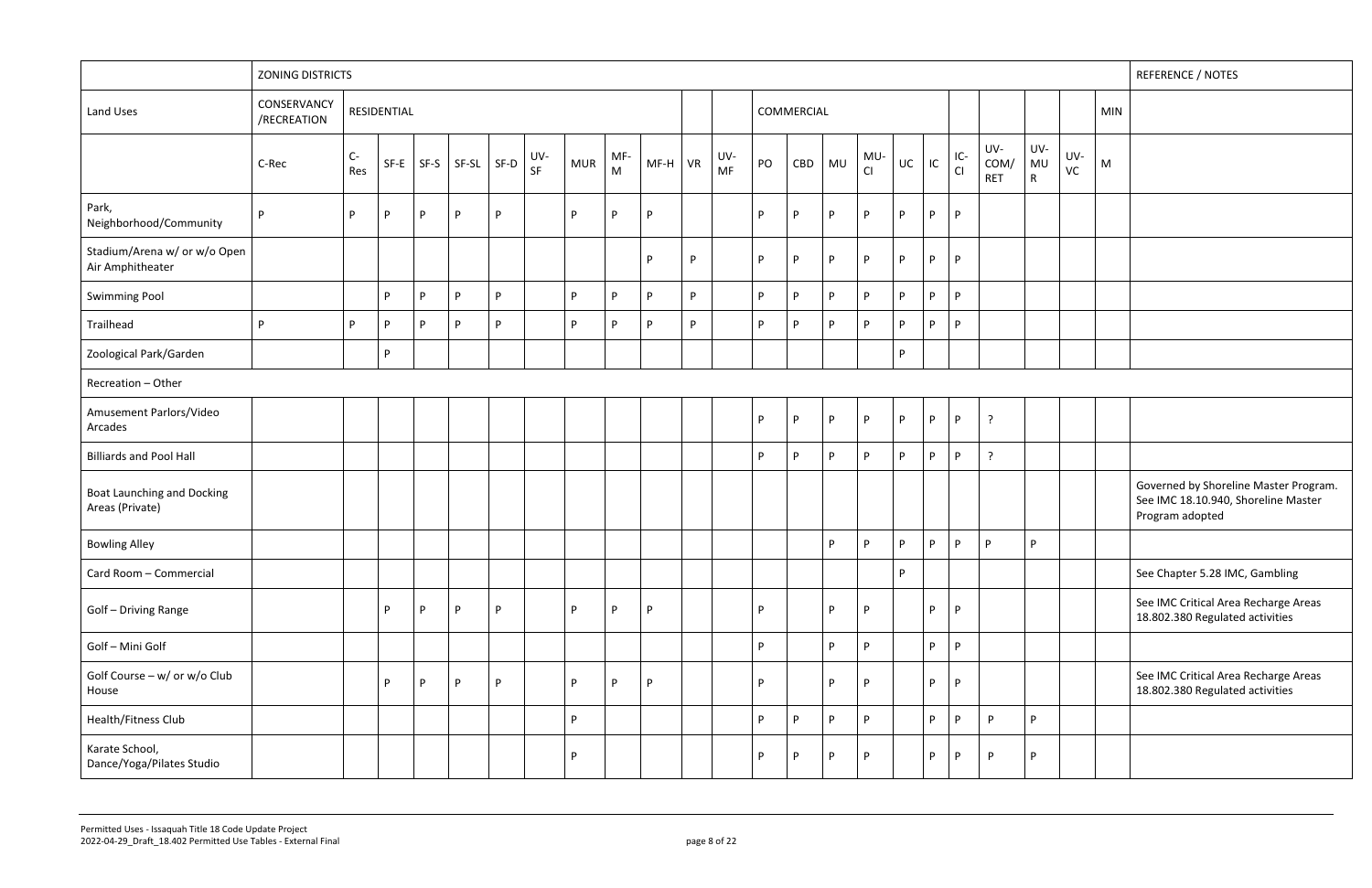|                                                 | <b>ZONING DISTRICTS</b>    |             |             |      |       |      |           |            |                  |        |           |                  |    |            |              |           |          |    |             |                           |                           |           |            | <b>REFERENCE / NOTES</b>                                                                                                                                                                                                                                                                                                    |
|-------------------------------------------------|----------------------------|-------------|-------------|------|-------|------|-----------|------------|------------------|--------|-----------|------------------|----|------------|--------------|-----------|----------|----|-------------|---------------------------|---------------------------|-----------|------------|-----------------------------------------------------------------------------------------------------------------------------------------------------------------------------------------------------------------------------------------------------------------------------------------------------------------------------|
| Land Uses                                       | CONSERVANCY<br>/RECREATION |             | RESIDENTIAL |      |       |      |           |            |                  |        |           |                  |    | COMMERCIAL |              |           |          |    |             |                           |                           |           | <b>MIN</b> |                                                                                                                                                                                                                                                                                                                             |
|                                                 | C-Rec                      | $C-$<br>Res | $SF-E$      | SF-S | SF-SL | SF-D | UV-<br>SF | <b>MUR</b> | MF-<br>${\sf M}$ | $MF-H$ | <b>VR</b> | UV-<br><b>MF</b> | PO | CBD        | <b>MU</b>    | MU-<br>CI | UC       | IC | $IC-$<br>CI | UV-<br>COM/<br><b>RET</b> | UV-<br>MU<br>$\mathsf{R}$ | UV-<br>VC | M          |                                                                                                                                                                                                                                                                                                                             |
| Marina, Sailing Club                            |                            |             |             |      |       |      |           |            |                  |        |           |                  |    |            |              |           |          |    |             |                           |                           |           |            | Governed by Shoreline Master Program.<br>See IMC 18.10.940, Shoreline Master<br>Program adopted                                                                                                                                                                                                                             |
| Shooting Range - Indoor                         |                            |             |             |      |       |      |           |            |                  |        |           |                  |    |            | P            | P         |          | P. | D.          | D                         | P.                        |           |            |                                                                                                                                                                                                                                                                                                                             |
| Theater, Live and Movie                         |                            |             |             |      |       |      |           |            |                  |        | P         |                  |    | P          | P            | P         |          | P. | <b>P</b>    | P                         | P                         |           |            |                                                                                                                                                                                                                                                                                                                             |
| TEMPORARY                                       |                            |             |             |      |       |      |           |            |                  |        |           |                  |    |            |              |           |          |    |             |                           |                           |           |            |                                                                                                                                                                                                                                                                                                                             |
| Satellite Dish                                  |                            |             |             |      |       |      |           | P          |                  |        |           | P                | P  | P          | P            | P         | P        | P  | P           | P                         | P                         |           |            | See IMC 16.04 Construction Codes                                                                                                                                                                                                                                                                                            |
| <b>Construction Trailer</b>                     |                            | P           | P           | D    | P     | P.   | <b>P</b>  | P          | P                | D      | P         | P.               | P. | P.         | P            | P         | P        | P. | P           | D                         | P                         |           |            |                                                                                                                                                                                                                                                                                                                             |
| Private Outdoor Retail<br>Display/Sidewalk Sale |                            |             |             |      |       |      |           |            |                  |        |           |                  |    |            |              |           |          |    |             |                           |                           |           |            | See IMC 18.07.540, Private outdoor retail<br>display/sidewalk sales                                                                                                                                                                                                                                                         |
| Real Estate Sales Office                        |                            | P           | P           | D    | P     | P.   | <b>P</b>  | P          | D                | D      |           | P.               | P  | P          | P            | P         | P.       | P  | P           | P                         | $\mathsf{P}$              | P.        |            |                                                                                                                                                                                                                                                                                                                             |
| <b>Vending Stand</b>                            |                            |             |             |      |       |      |           | P          |                  |        | P         |                  | P  | P          | $\mathsf{P}$ | P         | P        | P  | P           | <b>P</b>                  | P                         | P         |            |                                                                                                                                                                                                                                                                                                                             |
| <b>AUTOMOTIVE</b>                               |                            |             |             |      |       |      |           |            |                  |        |           |                  |    |            |              |           |          |    |             |                           |                           |           |            |                                                                                                                                                                                                                                                                                                                             |
| Automobile Insurance Service<br>Center          |                            |             |             |      |       |      |           |            |                  |        | P         |                  | P  |            | P            | P         | <b>P</b> | P. | P           |                           |                           |           |            | See IMC Critical Area Recharge Areas<br>18.802.380 Regulated activities<br>Automobile Insurance Service not<br>permitted in the Vertical Mixed Use<br>(VMU) Overlay zone.                                                                                                                                                   |
| Auto and Truck<br>Maintenance/Service Shops     |                            |             |             |      |       |      |           |            |                  |        |           |                  |    |            | P            | P         | P        | P. | P.          |                           |                           |           |            | See IMC Critical Area Recharge Areas<br>18.802.380 Regulated activities<br>In the MU and UC zones, the use,<br>including vehicle maintenance and<br>service activities must be enclosed within<br>a Building.<br>Auto and Truck Maintenance/Service<br>Shops not permitted in the Vertical<br>Mixed Use (VMU) Overlay zone. |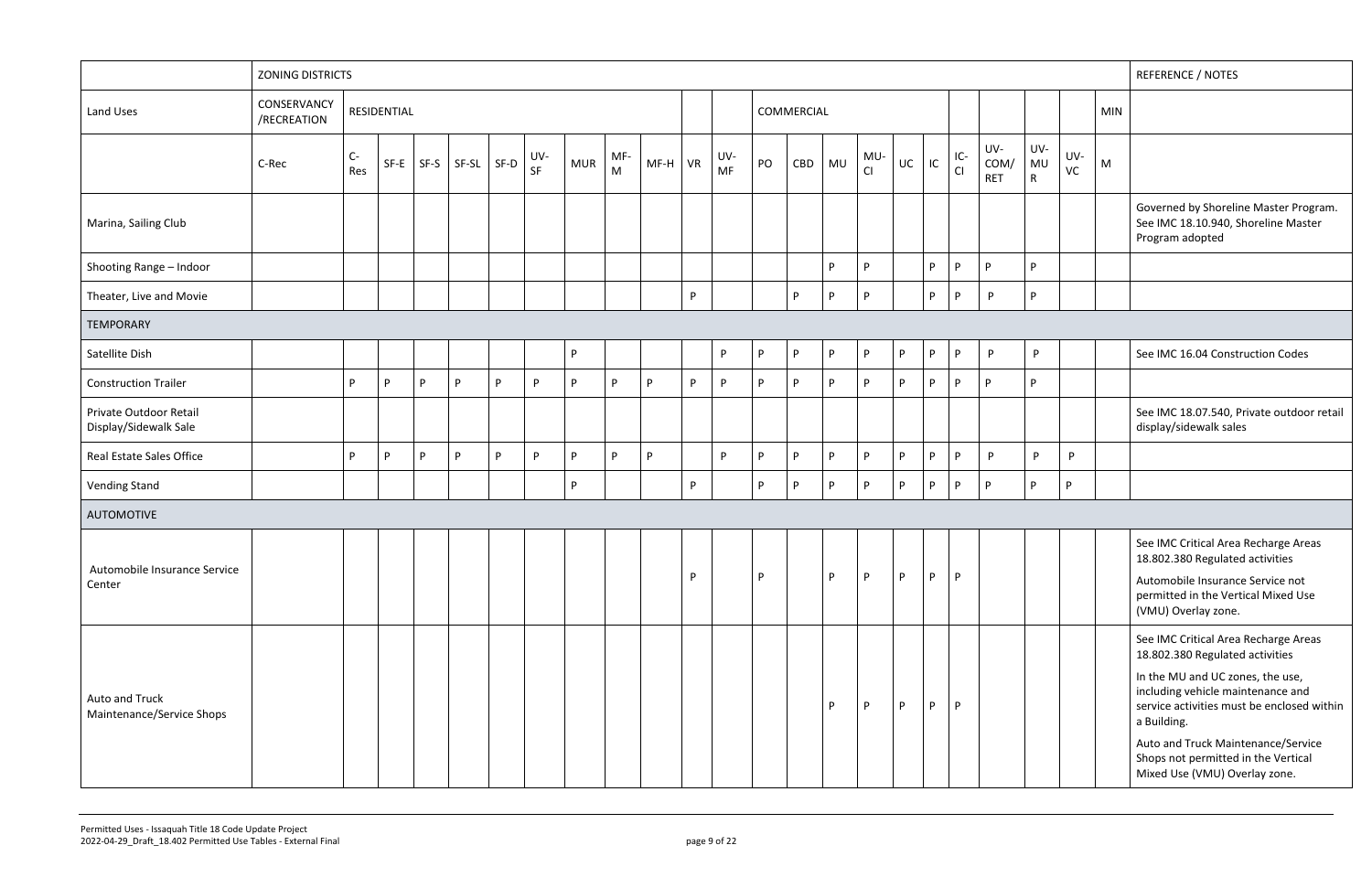|                                                       | <b>ZONING DISTRICTS</b>    |             |             |        |                |           |            |                                                                                              |           |                  |    |            |    |           |    |    |           |                           |                             |           |            | REFERENCE / NOTES                                                                                                                                                                                                                                       |
|-------------------------------------------------------|----------------------------|-------------|-------------|--------|----------------|-----------|------------|----------------------------------------------------------------------------------------------|-----------|------------------|----|------------|----|-----------|----|----|-----------|---------------------------|-----------------------------|-----------|------------|---------------------------------------------------------------------------------------------------------------------------------------------------------------------------------------------------------------------------------------------------------|
| Land Uses                                             | CONSERVANCY<br>/RECREATION |             | RESIDENTIAL |        |                |           |            |                                                                                              |           |                  |    | COMMERCIAL |    |           |    |    |           |                           |                             |           | <b>MIN</b> |                                                                                                                                                                                                                                                         |
|                                                       | C-Rec                      | $C-$<br>Res | $SF-E$      | $SF-S$ | $SF-SL$ $SF-D$ | UV-<br>SF | <b>MUR</b> | MF-<br>$\mathsf{M}% _{T}=\mathsf{M}_{T}\!\left( a,b\right) ,\ \mathsf{M}_{T}=\mathsf{M}_{T}$ | $MF-H$ VR | UV-<br><b>MF</b> | PO | CBD        | MU | MU-<br>CI | UC | IC | IC-<br>Cl | UV-<br>COM/<br><b>RET</b> | UV-<br>MU<br>$\mathsf{R}^-$ | UV-<br>VC | M          |                                                                                                                                                                                                                                                         |
| <b>AUTOMOTIVE</b>                                     |                            |             |             |        |                |           |            |                                                                                              |           |                  |    |            |    |           |    |    |           |                           |                             |           |            |                                                                                                                                                                                                                                                         |
|                                                       |                            |             |             |        |                |           |            |                                                                                              |           |                  |    |            |    |           |    |    |           |                           |                             |           |            | See IMC Critical Area Recharge Areas<br>18.802.380 Regulated activities                                                                                                                                                                                 |
| Car Wash                                              |                            |             |             |        |                |           |            |                                                                                              |           |                  |    |            | P. | P         | P  | P  | P         |                           |                             |           |            | In the MU and UC zones, the use,<br>including vehicle maintenance and<br>service activities must be enclosed within<br>a Building.                                                                                                                      |
| Auto Parts and Accessories<br>(e.g.tires, batteries,) |                            |             |             |        |                |           |            |                                                                                              |           |                  |    |            |    |           |    |    |           |                           |                             |           |            | See IMC Critical Area Recharge Areas<br>18.802.380 Regulated activities                                                                                                                                                                                 |
| <b>Automobile Gas Station</b>                         |                            |             |             |        |                |           |            |                                                                                              |           |                  |    |            |    |           |    |    |           |                           |                             |           |            | See IMC Critical Area Recharge Areas<br>18.802.380 Regulated activities                                                                                                                                                                                 |
|                                                       |                            |             |             |        |                |           |            |                                                                                              |           |                  |    |            |    |           |    |    |           |                           |                             |           |            | See IMC Critical Area Recharge Areas<br>18.802.380 Regulated activities<br>In the MU and UC zones, the use,<br>including vehicle maintenance and                                                                                                        |
| Automobile Service Station                            |                            |             |             |        |                |           |            |                                                                                              | P         |                  | P. | P          | P  | P         | P  | P  | P         | P?                        |                             |           |            | service activities must be enclosed within<br>a Building.<br>Automobile Service Station not permitted<br>in the Vertical Mixed Use (VMU) Overlay<br>zone.                                                                                               |
| Automobile and Truck Rental                           |                            |             |             |        |                |           |            |                                                                                              |           |                  |    |            | P. | P         | P  | P. | P         |                           |                             |           |            | See IMC Critical Area Recharge Areas<br>18.802.380 Regulated activities<br>In the MU and UC zones, the use,<br>including vehicle maintenance and<br>service activities must be enclosed within<br>a Building.<br>Auto and Truck Rental not permitted in |
| AUTOMOTIVE (continued)                                |                            |             |             |        |                |           |            |                                                                                              |           |                  |    |            |    |           |    |    |           |                           |                             |           |            | the Vertical Mixed Use (VMU) Overlay<br>zone.                                                                                                                                                                                                           |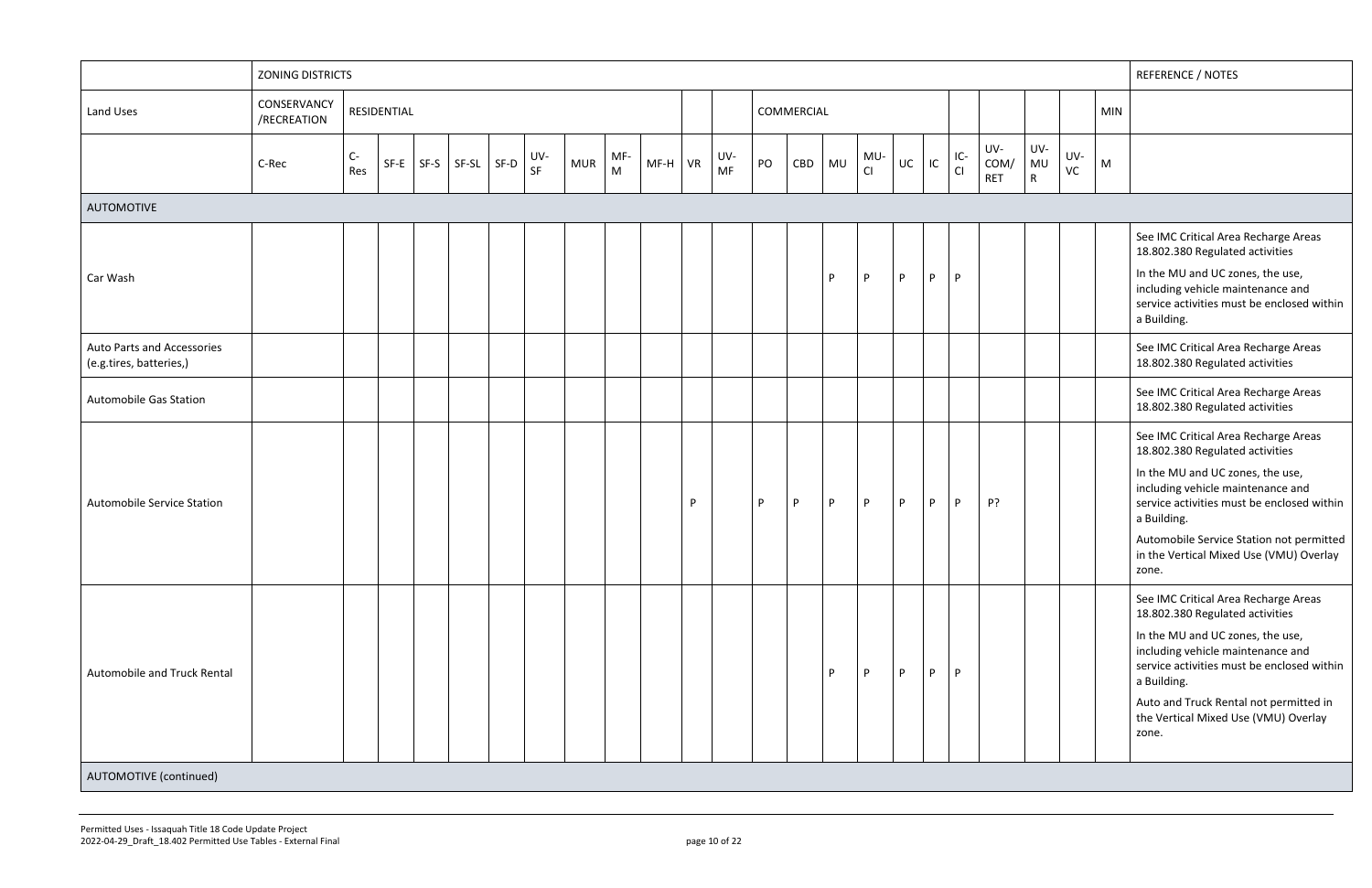|                                                                                                                        | <b>ZONING DISTRICTS</b>    |             |             |      |       |                   |            |          |           |                  |    |            |    |           |    |    |             |                          |                             |           |            | <b>REFERENCE / NOTES</b>                                                                                                                                                                                                                                                                                                              |
|------------------------------------------------------------------------------------------------------------------------|----------------------------|-------------|-------------|------|-------|-------------------|------------|----------|-----------|------------------|----|------------|----|-----------|----|----|-------------|--------------------------|-----------------------------|-----------|------------|---------------------------------------------------------------------------------------------------------------------------------------------------------------------------------------------------------------------------------------------------------------------------------------------------------------------------------------|
| Land Uses                                                                                                              | CONSERVANCY<br>/RECREATION |             | RESIDENTIAL |      |       |                   |            |          |           |                  |    | COMMERCIAL |    |           |    |    |             |                          |                             |           | <b>MIN</b> |                                                                                                                                                                                                                                                                                                                                       |
|                                                                                                                        | C-Rec                      | $C-$<br>Res | $SF-E$      | SF-S | SF-SL | UV-<br>SF<br>SF-D | <b>MUR</b> | MF-<br>M | $MF-H$ VR | UV-<br><b>MF</b> | PO | CBD        | MU | MU-<br>CI | UC | IC | $IC-$<br>CI | UV-<br>COM<br><b>RET</b> | UV-<br>MU<br>$\mathsf{R}^-$ | UV-<br>VC | M          |                                                                                                                                                                                                                                                                                                                                       |
| Automobile and Truck<br>Sales/Dealership                                                                               |                            |             |             |      |       |                   |            |          |           |                  |    |            |    |           | P  | P  | P           | P                        | P                           |           |            | See IMC Critical Area Recharge Areas<br>18.802.380 Regulated activities<br>In the MU and UC zones, the use,<br>including vehicle maintenance and<br>service activities must be enclosed within<br>a Building.<br>Automotive and Truck Sales/Dealership                                                                                |
|                                                                                                                        |                            |             |             |      |       |                   |            |          |           |                  |    |            |    |           |    |    |             |                          |                             |           |            | not permitted in the Vertical Mixed Use<br>(VMU) Overlay zone.                                                                                                                                                                                                                                                                        |
| Automotive Wrecking or<br><b>Dismantling Yard</b>                                                                      |                            |             |             |      |       |                   |            |          |           |                  |    |            |    |           |    | P  | P           |                          |                             |           |            | See IMC Critical Area Recharge Areas<br>18.802.380 Regulated activities<br>In the MU and UC zones, the use,<br>including vehicle maintenance and<br>service activities must be enclosed within<br>a Building.<br>Automotive Wrecking or Dismantling<br>Yard not permitted in the Vertical Mixed<br>Use (VMU) Overlay zone.            |
| Large Vehicle and Heavy<br><b>Equipment Sales/Dealership</b><br>(RV, tractor trailer,<br>construction equipment, etc.) |                            |             |             |      |       |                   |            |          |           |                  |    |            |    |           | P  | P  | P           |                          |                             |           |            | See IMC Critical Area Recharge Areas<br>18.802.380 Regulated activities<br>In the MU and UC zones, the use,<br>including vehicle maintenance and<br>service activities must be enclosed within<br>a Building.<br>Large Vehicle and Heavy Equipment<br>Sales/Dealership not permitted in the<br>Vertical Mixed Use (VMU) Overlay zone. |
| Motorcycle Sales                                                                                                       |                            |             |             |      |       |                   |            |          |           |                  |    |            | D  | P         |    | P. | P           | P                        | <b>D</b>                    |           |            | See IMC Critical Area Recharge Areas<br>18.802.380 Regulated activities<br>In the MU and UC zones, the use,<br>including vehicle maintenance and<br>service activities must be enclosed within<br>a Building.                                                                                                                         |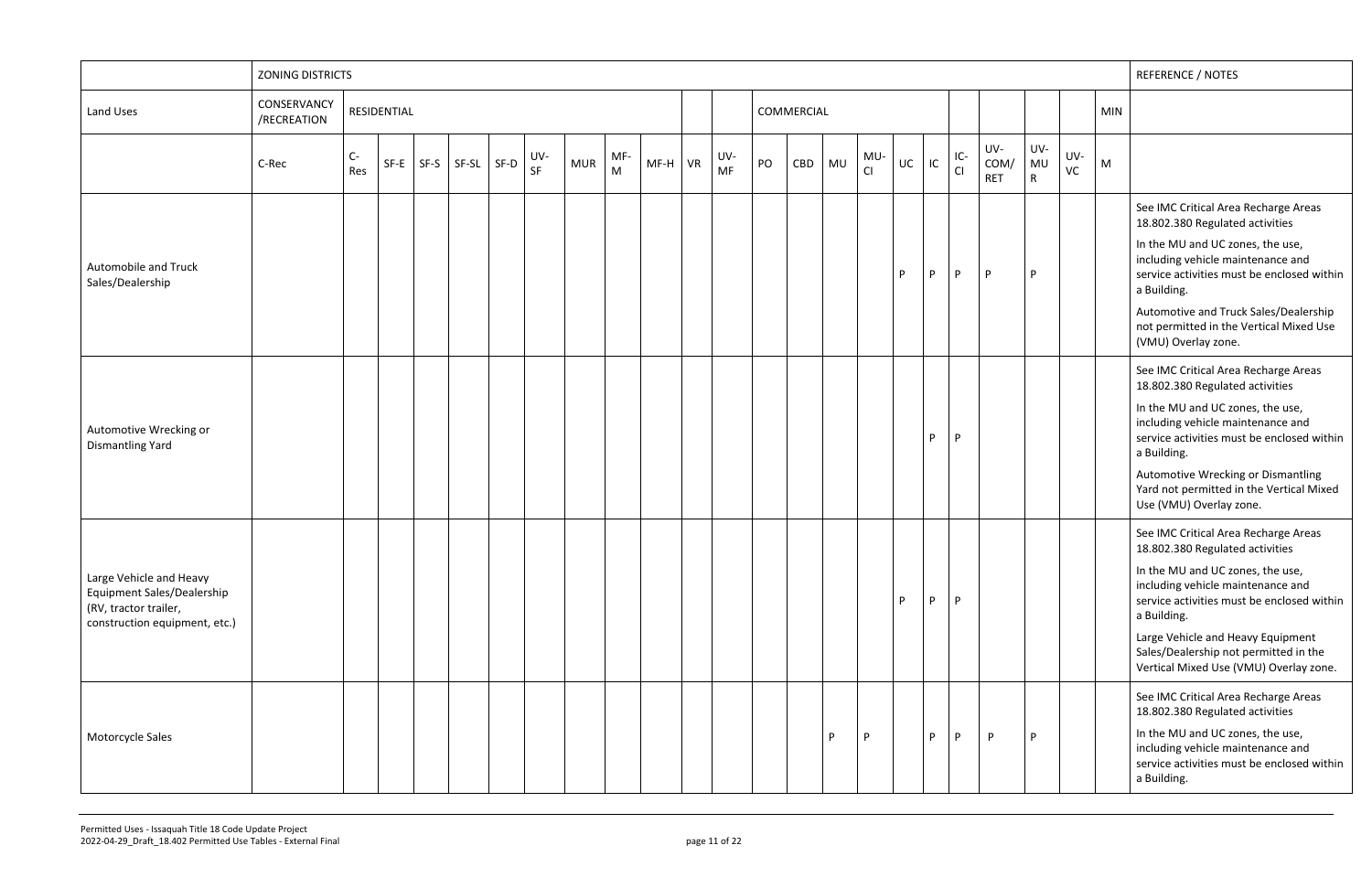|                                                                         | <b>ZONING DISTRICTS</b>    |           |             |             |                |           |            |          |           |    |           |    |            |    |           |    |    |             |                           |                                  |              |            | <b>REFERENCE / NOTES</b>                                                                                                                                                 |
|-------------------------------------------------------------------------|----------------------------|-----------|-------------|-------------|----------------|-----------|------------|----------|-----------|----|-----------|----|------------|----|-----------|----|----|-------------|---------------------------|----------------------------------|--------------|------------|--------------------------------------------------------------------------------------------------------------------------------------------------------------------------|
| Land Uses                                                               | CONSERVANCY<br>/RECREATION |           | RESIDENTIAL |             |                |           |            |          |           |    |           |    | COMMERCIAL |    |           |    |    |             |                           |                                  |              | <b>MIN</b> |                                                                                                                                                                          |
|                                                                         | C-Rec                      | C-<br>Res |             | $SF-E$ SF-S | $SF-SL$ $SF-D$ | UV-<br>SF | <b>MUR</b> | MF-<br>M | $MF-H$ VR |    | UV-<br>MF | PO | CBD        | MU | MU-<br>CI | UC | IC | $IC-$<br>CI | UV-<br>COM/<br><b>RET</b> | UV-<br><b>MU</b><br>$\mathsf{R}$ | UV-<br>VC    | M          |                                                                                                                                                                          |
|                                                                         |                            |           |             |             |                |           |            |          |           |    |           |    |            |    |           |    |    |             |                           |                                  |              |            | Motorcycle Sales not permitted in the<br>Vertical Mixed Use (VMU) Overlay zone.                                                                                          |
| AUTOMOTIVE (continued)                                                  |                            |           |             |             |                |           |            |          |           |    |           |    |            |    |           |    |    |             |                           |                                  |              |            |                                                                                                                                                                          |
| Paint and Body Repair Shops                                             |                            |           |             |             |                |           |            |          |           |    |           |    |            |    |           |    | P. | P           |                           |                                  |              |            | See IMC Critical Area Recharge Areas<br>18.802.380 Regulated activities<br>Paint and Body Repair Shops not<br>permitted in the Vertical Mixed Use<br>(VMU) Overlay zone. |
| Parking Lot, Commercial                                                 |                            |           |             |             |                |           |            |          |           | P  |           | P. | P          | P  | <b>P</b>  | P. | P. | P           | D                         | P                                |              |            |                                                                                                                                                                          |
| Garage, Commercial                                                      |                            |           |             |             |                |           |            |          |           | P  |           | P  | P          | P  | P         | P  | P. | P           | D                         | P                                | P.           |            |                                                                                                                                                                          |
| Storage, Outdoor                                                        |                            |           |             |             |                |           |            |          |           |    |           |    |            |    |           |    |    |             |                           |                                  |              |            | See Industrial/Intensive Commercial                                                                                                                                      |
| Tire Rebuilding and Recapping                                           |                            |           |             |             |                |           |            |          |           |    |           |    |            |    |           |    | P  | P           |                           |                                  |              |            | See IMC Critical Area Recharge Areas<br>18.802.380 Regulated activities and<br>18.502.090 Self-storage facility standards                                                |
| FOOD AND BEVERAGE                                                       |                            |           |             |             |                |           |            |          |           |    |           |    |            |    |           |    |    |             |                           |                                  |              |            |                                                                                                                                                                          |
| Bar/Tavern (with or without<br>Live Entertainment)                      |                            |           |             |             |                |           |            |          |           | P  |           | P  | P          | P  | P         | P  | P  | P           | D                         | P                                | P            |            |                                                                                                                                                                          |
| <b>Butcher Shop/Meat Market</b>                                         |                            |           |             |             |                |           | P          |          |           |    |           | P. | P          | P  | P         | P. | P  | P           | P                         | P.                               | P            |            |                                                                                                                                                                          |
| Brewery/Microbrewery/Winery                                             |                            |           |             |             |                |           |            |          |           | P. |           | P. | P          | P  | <b>P</b>  | P  | P  | P           | D                         | P                                |              |            |                                                                                                                                                                          |
| Convenience Store, Intensive                                            |                            |           |             |             |                |           |            |          |           |    |           | P  | P          | P  | P         |    |    | P           | D                         | P.                               | P.           |            |                                                                                                                                                                          |
| Delicatessen (Deli)/Specialty<br>Food Store                             |                            |           |             |             |                |           | P          |          |           |    |           | P. | P          | P  | P         | P  | P  | P           | P                         | P.                               | $\mathsf{P}$ |            |                                                                                                                                                                          |
| Grocery Store: Large Scale<br>(over 45,000 sq. ft. gross floor<br>area) |                            |           |             |             |                |           |            |          |           |    |           |    |            | P  | P         | P  | P  | P           | P.                        | P                                | P.           |            |                                                                                                                                                                          |
| Grocery Store: Midscale (4,000<br>-45,000 sq. ft. gross floor area)     |                            |           |             |             |                |           | P          |          |           |    |           | P. | P          | P  | P         | P  | P  | P           | P                         | P                                | P.           |            |                                                                                                                                                                          |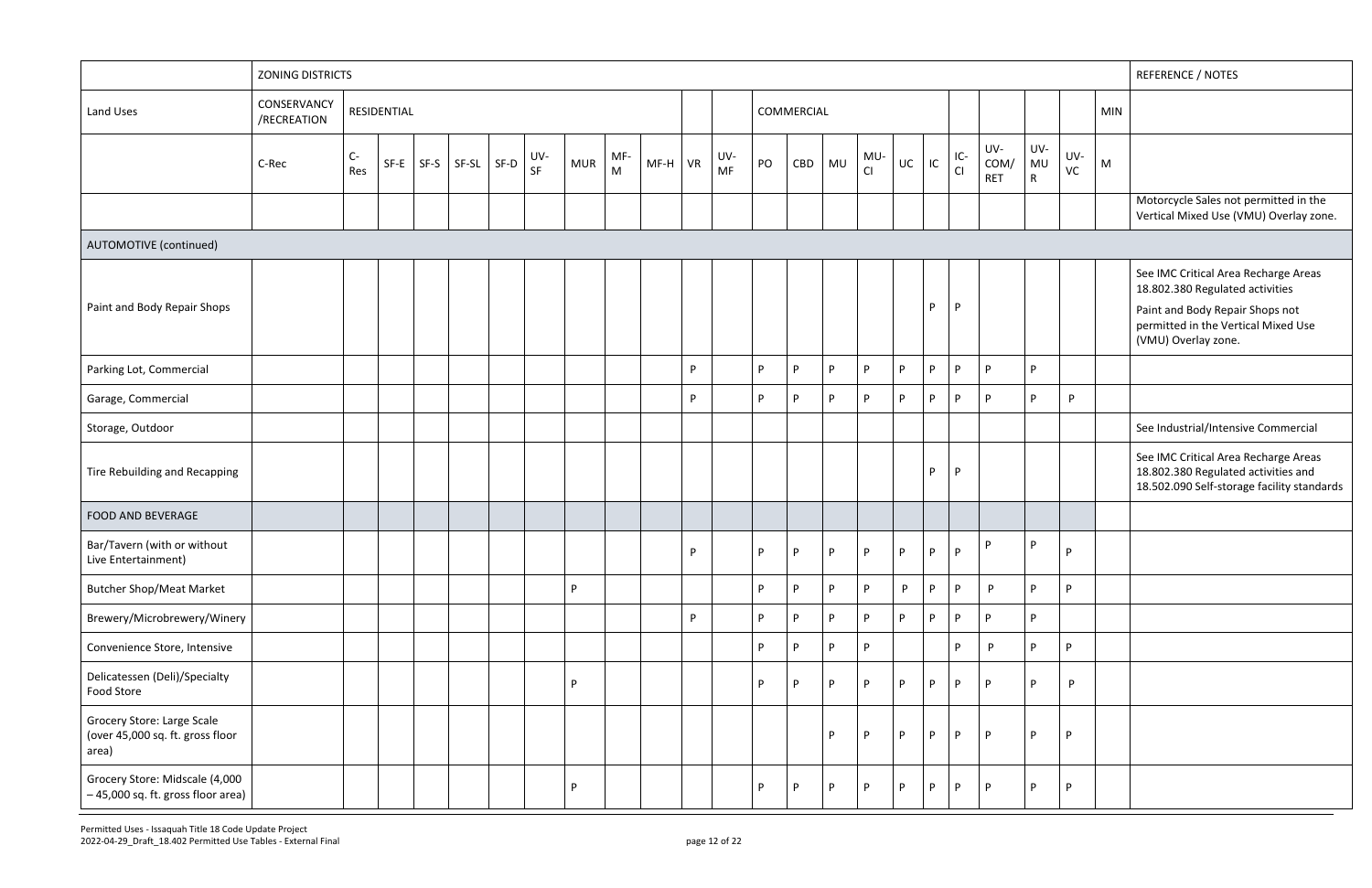|                                                                                                         | <b>ZONING DISTRICTS</b>    |           |             |   |                |   |           |            |                                                                                                                   |         |    |                  |          |            |          |              |              |                |              |                           |                           |              | <b>REFERENCE / NOTES</b>          |
|---------------------------------------------------------------------------------------------------------|----------------------------|-----------|-------------|---|----------------|---|-----------|------------|-------------------------------------------------------------------------------------------------------------------|---------|----|------------------|----------|------------|----------|--------------|--------------|----------------|--------------|---------------------------|---------------------------|--------------|-----------------------------------|
| Land Uses                                                                                               | CONSERVANCY<br>/RECREATION |           | RESIDENTIAL |   |                |   |           |            |                                                                                                                   |         |    |                  |          | COMMERCIAL |          |              |              |                |              |                           |                           |              | <b>MIN</b>                        |
|                                                                                                         | C-Rec                      | C-<br>Res | $SF-E$ SF-S |   | $SF-SL$ $SF-D$ |   | UV-<br>SF | <b>MUR</b> | MF-<br>$\mathsf{M}% _{T}=\mathsf{M}_{T}\!\left( a,b\right) ,\ \mathsf{M}_{T}=\mathsf{M}_{T}\!\left( a,b\right) ,$ | MF-H VR |    | UV-<br><b>MF</b> | PO       | CBD        | MU       | MU-<br>Cl    | UC           | IC             | IC-<br>Cl    | UV-<br>COM/<br><b>RET</b> | UV-<br>MU<br>$\mathsf{R}$ | UV-<br>VC    | ${\sf M}$                         |
| <b>Grocery Store/Convenience</b><br>Store: Neighborhood Scale (up<br>to 4,000 sq. ft. gross floor area) |                            |           |             |   |                |   |           | P          | P                                                                                                                 | P       | P  |                  | P.       | P          | P        | P            | P            | P              | P.           | P                         | P                         | P            |                                   |
| Liquor Store                                                                                            |                            |           |             |   |                |   |           |            |                                                                                                                   |         |    |                  | P.       | P          | P        | P            | $\mathsf{P}$ | P              | P.           | P                         | P.                        | P            |                                   |
| FOOD AND BEVERAGE (Continued)                                                                           |                            |           |             |   |                |   |           |            |                                                                                                                   |         |    |                  |          |            |          |              |              |                |              |                           |                           |              |                                   |
| Restaurant/Cafe                                                                                         |                            |           |             |   |                |   |           | P.         |                                                                                                                   |         | P. |                  | P.       | P          | P        | P            | P            | P              | P            | P                         | P.                        | P            |                                   |
| 24-Hour Operation of Any<br>Permitted Food and Beverage<br>Use                                          |                            |           |             |   |                |   |           |            |                                                                                                                   |         |    |                  | D        | P          | P.       | P            | P            | P              | P            |                           |                           |              |                                   |
| HOTEL/LODGING                                                                                           |                            |           |             |   |                |   |           |            |                                                                                                                   |         |    |                  |          |            |          |              |              |                |              |                           |                           |              |                                   |
| Hotel, Motel, Time Share<br>Lodging                                                                     |                            |           |             |   |                |   |           |            |                                                                                                                   |         | P. |                  | <b>D</b> | P          | <b>P</b> | P            | P            | P              | P.           | P                         | P.                        |              |                                   |
| Bed and Breakfast, Guest<br>House, Inn                                                                  |                            |           |             |   |                |   |           | P          |                                                                                                                   |         | P  |                  | <b>p</b> | P          | P        | P            | P            | P              | P            | P.                        | $\mathsf{P}$              | P            |                                   |
| Conference Center                                                                                       |                            |           |             |   |                |   |           |            |                                                                                                                   |         |    |                  | P.       | P          | P        | P            |              | P.             | P            | P                         | D.                        |              |                                   |
| INDUSTRIAL/INTENSIVE COMMERCIAL                                                                         |                            |           |             |   |                |   |           |            |                                                                                                                   |         |    |                  |          |            |          |              |              |                |              |                           |                           |              |                                   |
| <b>Adult Entertainment Facilities</b>                                                                   |                            |           |             |   |                |   |           |            |                                                                                                                   |         |    |                  |          |            |          |              |              | P <sub>1</sub> | $\mathsf{P}$ |                           |                           |              |                                   |
| <b>Agricultural Food Processing</b><br>and Storage                                                      |                            |           |             |   |                |   |           |            |                                                                                                                   |         |    |                  |          |            | P.       | P            |              | P              | P            |                           |                           |              |                                   |
| Alternative Energy System -<br>Solar/Geothermal / Electric<br>Vehicle Infrastructure                    |                            | P         | P           | P | P              | P | P         | P.         | P                                                                                                                 | P       | P  | P                | P        | P          | P        | $\mathsf{P}$ | P            | P              | P            | P                         | $\mathsf{P}$              | $\mathsf{P}$ | See IMC 18.XXX.XX<br>$\mathsf{P}$ |
| Alternative Energy System -<br>Wind (Demonstration Project)                                             |                            |           |             |   |                |   |           |            |                                                                                                                   |         | P. |                  | D        |            | P        | P            | P            | P              | P            |                           |                           |              | See IMC 18.XXX.XX<br>P            |
| Boat Building, Sales and Repair                                                                         |                            |           |             |   |                |   |           |            |                                                                                                                   |         |    |                  |          |            |          |              |              | P              | P.           |                           |                           |              |                                   |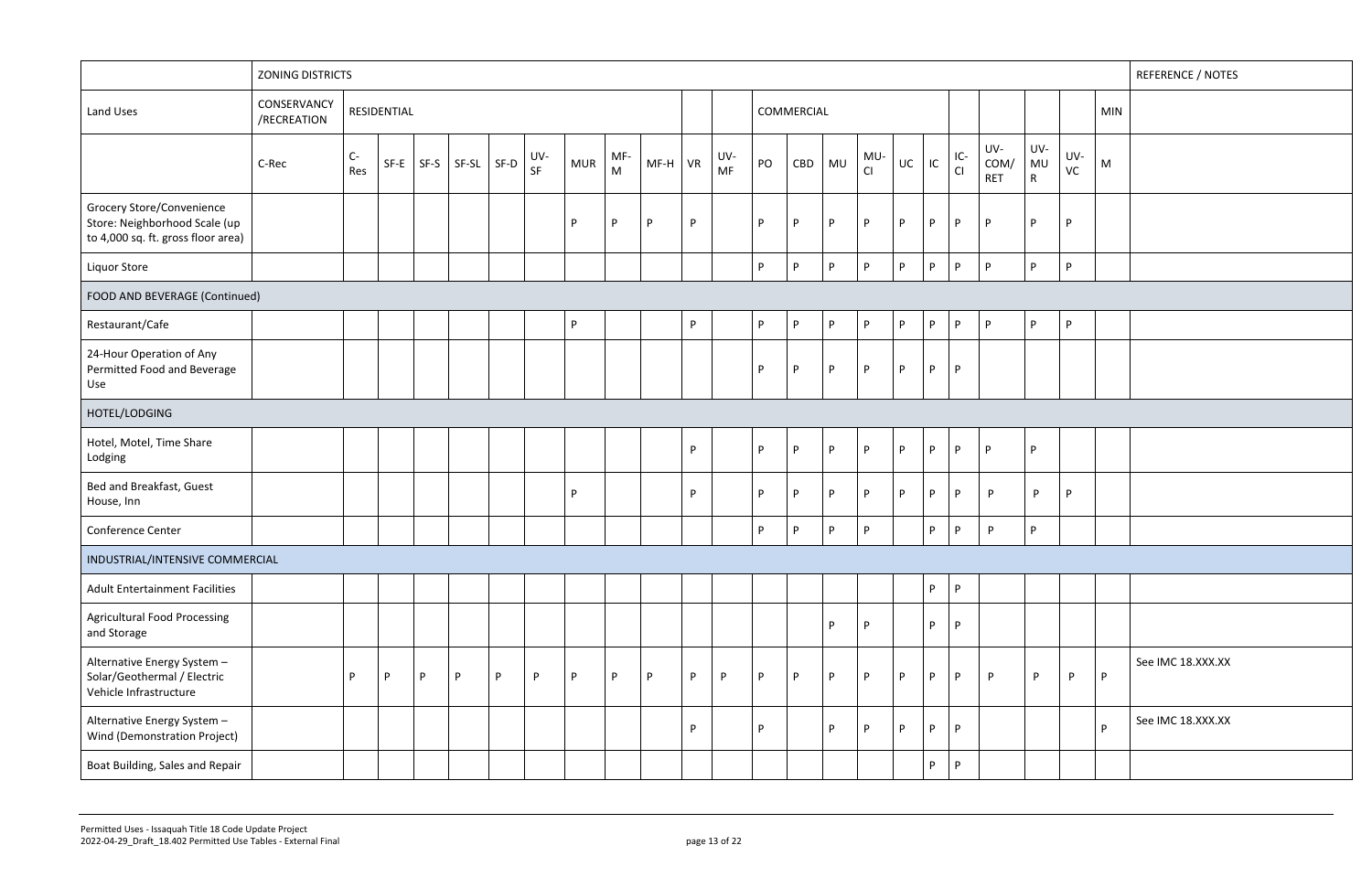|                                                                                    | <b>ZONING DISTRICTS</b>    |             |             |                               |           |            |          |           |    |                  |    |            |           |           |    |    |             |                           |                           |           |            | <b>REFERENCE / NOTES</b>                                                                                                                                                                                                                                             |
|------------------------------------------------------------------------------------|----------------------------|-------------|-------------|-------------------------------|-----------|------------|----------|-----------|----|------------------|----|------------|-----------|-----------|----|----|-------------|---------------------------|---------------------------|-----------|------------|----------------------------------------------------------------------------------------------------------------------------------------------------------------------------------------------------------------------------------------------------------------------|
| Land Uses                                                                          | CONSERVANCY<br>/RECREATION |             | RESIDENTIAL |                               |           |            |          |           |    |                  |    | COMMERCIAL |           |           |    |    |             |                           |                           |           | <b>MIN</b> |                                                                                                                                                                                                                                                                      |
|                                                                                    | C-Rec                      | $C-$<br>Res |             | $SF-E$ $SF-SI$ $SF-SL$ $SF-D$ | UV-<br>SF | <b>MUR</b> | MF-<br>M | $MF-H$ VR |    | UV-<br><b>MF</b> | PO | CBD        | <b>MU</b> | MU-<br>CI | UC | IC | $IC-$<br>CI | UV-<br>COM/<br><b>RET</b> | UV-<br>MU<br>$\mathsf{R}$ | UV-<br>VC | M          |                                                                                                                                                                                                                                                                      |
| Building Material: Storage and<br>Sales                                            |                            |             |             |                               |           |            |          |           |    |                  |    |            | P         | P         | P  | P  | P.          |                           |                           |           |            | See IMC 18.502.090 Self-storage facility<br>standards                                                                                                                                                                                                                |
| Canning, Bottling, Preserving<br>and Packaging of Foods and/or<br><b>Beverages</b> |                            |             |             |                               |           |            |          |           |    |                  |    | P          | P         | P         | P  | P  | P           |                           |                           |           |            |                                                                                                                                                                                                                                                                      |
| INDUSTRIAL/INTENSIVE COMMERCIAL (continued)                                        |                            |             |             |                               |           |            |          |           |    |                  |    |            |           |           |    |    |             |                           |                           |           |            |                                                                                                                                                                                                                                                                      |
| Cement and/or Gravel<br>Operations                                                 |                            |             |             |                               |           |            |          |           |    |                  |    |            |           |           |    |    |             |                           |                           |           |            | See Agriculture/Resource Uses                                                                                                                                                                                                                                        |
| <b>Clothing Fabrication</b>                                                        |                            |             |             |                               |           |            |          |           |    |                  |    |            |           |           |    | P. | P           |                           |                           |           |            |                                                                                                                                                                                                                                                                      |
| Contractor/Trade Office (with<br>accessory shop and no outdoor<br>storage)         |                            |             |             |                               |           |            |          |           | P  |                  | P  |            | P         | P         | P  | P  | P.          |                           |                           |           |            |                                                                                                                                                                                                                                                                      |
| Creamery, Dairy or Bottling<br>Plant                                               |                            |             |             |                               |           |            |          |           |    |                  |    | P          | P         | P         |    | P. | P           |                           |                           |           |            |                                                                                                                                                                                                                                                                      |
| Distribution Center/<br>Warehouse/ Shipping                                        |                            |             |             |                               |           |            |          |           | P  |                  | P  |            | P         | P         | P  | P  | P           |                           |                           |           |            |                                                                                                                                                                                                                                                                      |
| Feed Store and Agricultural<br>Supply                                              |                            |             |             |                               |           |            |          |           |    |                  |    | P          | P         | P         | P  | P  | P.          |                           |                           |           |            |                                                                                                                                                                                                                                                                      |
| Flex Space/Commercial Space<br>(without retail)                                    |                            |             |             |                               |           | P          |          |           | P. |                  |    |            |           | P         | P  |    | P           |                           | P                         |           |            |                                                                                                                                                                                                                                                                      |
| <b>Gravel/Mining Extraction</b>                                                    |                            |             |             |                               |           |            |          |           |    |                  |    |            |           |           |    |    |             |                           |                           |           |            | See Agriculture/Resource Uses                                                                                                                                                                                                                                        |
| Hazardous Waste Storage<br>and/or Treatment Facilities                             |                            |             |             |                               |           |            |          |           |    |                  |    |            |           |           |    | P. | P           |                           |                           |           |            | RCW 70.105.225 requires all local<br>governments to designate zones for<br>these facilities, according to state siting<br>criteria.<br>See IMC Critical Area Recharge Areas<br>18.802.380 Regulated activities and IMC<br>18.502.090 Self-storage facility standards |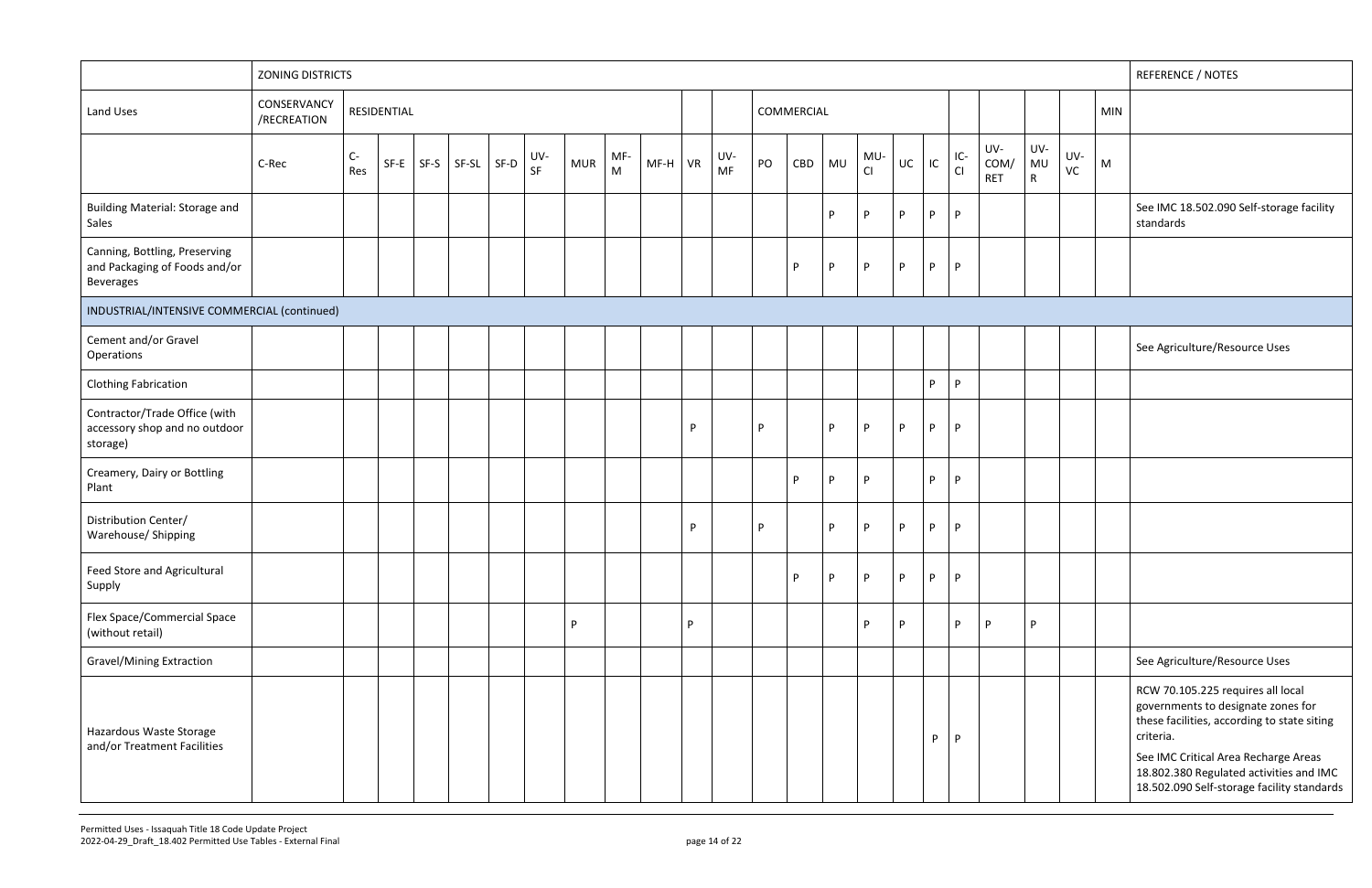|                                                             | ZONING DISTRICTS           |           |             |                       |           |            |                     |           |   |           |    |            |              |           |    |    |             |                           |                           |           | <b>REFERENCE / NOTES</b>                                                                                                                                                                                             |
|-------------------------------------------------------------|----------------------------|-----------|-------------|-----------------------|-----------|------------|---------------------|-----------|---|-----------|----|------------|--------------|-----------|----|----|-------------|---------------------------|---------------------------|-----------|----------------------------------------------------------------------------------------------------------------------------------------------------------------------------------------------------------------------|
| Land Uses                                                   | CONSERVANCY<br>/RECREATION |           | RESIDENTIAL |                       |           |            |                     |           |   |           |    | COMMERCIAL |              |           |    |    |             |                           |                           |           | <b>MIN</b>                                                                                                                                                                                                           |
|                                                             | C-Rec                      | C-<br>Res |             | $SF-E$ $SF-SI$ $SF-D$ | UV-<br>SF | <b>MUR</b> | MF-<br>$\mathsf{M}$ | $MF-H$ VR |   | UV-<br>MF | PO | CBD        | MU           | MU-<br>CI | UC | IC | $IC-$<br>CI | UV-<br>COM/<br><b>RET</b> | UV-<br>MU<br>$\mathsf{R}$ | UV-<br>VC | M                                                                                                                                                                                                                    |
| Manufacturing, Light (indoor<br>and 30,000 sq. ft. or less) |                            |           |             |                       |           |            |                     |           |   |           | P  |            | P            | P         | P  | P  | P           |                           |                           |           |                                                                                                                                                                                                                      |
| Manufacturing, General                                      |                            |           |             |                       |           |            |                     |           |   |           |    |            |              |           |    | P. | P           |                           |                           |           |                                                                                                                                                                                                                      |
| Machine Shop                                                |                            |           |             |                       |           |            |                     |           |   |           |    |            |              |           |    | P  | P           |                           |                           |           |                                                                                                                                                                                                                      |
| INDUSTRIAL/INTENSIVE COMMERCIAL (continued)                 |                            |           |             |                       |           |            |                     |           |   |           |    |            |              |           |    |    |             |                           |                           |           |                                                                                                                                                                                                                      |
| Cannabis Producer or<br>Processor (recreational)            |                            |           |             |                       |           |            |                     |           |   |           |    |            |              |           |    | P  | P           |                           |                           |           |                                                                                                                                                                                                                      |
| Printing and Publishing                                     |                            |           |             |                       |           | P.         |                     |           | P |           | P. | P.         | $\mathsf{P}$ | P         | P  | P. | P.          |                           |                           |           |                                                                                                                                                                                                                      |
| Raw Materials Processing<br>(wood, metal, etc.)             |                            |           |             |                       |           |            |                     |           |   |           |    |            |              |           |    | P. | P           |                           |                           |           |                                                                                                                                                                                                                      |
| <b>Recycling Center</b>                                     |                            |           |             |                       |           |            |                     |           |   |           |    |            |              |           |    | P. | <b>P</b>    |                           |                           |           |                                                                                                                                                                                                                      |
| Research and Development Lab                                |                            |           |             |                       |           |            |                     |           | P |           | P  |            |              |           | P  | P  | P           |                           |                           |           |                                                                                                                                                                                                                      |
| <b>Sand Blasting</b>                                        |                            |           |             |                       |           |            |                     |           |   |           |    |            |              |           |    | P. | P           |                           |                           |           |                                                                                                                                                                                                                      |
| Storage, Outdoor                                            |                            |           |             |                       |           |            |                     |           |   |           |    |            |              |           |    | P  |             |                           |                           |           | See IMC 18.502.090 Self-storage facility<br>standards<br>Outdoor Storage not permitted in the<br>Vertical Mixed Use (VMU) Overlay zone.                                                                              |
| Storage, Self (completely<br>enclosed)                      |                            |           |             |                       |           |            |                     |           |   |           | P  |            | P            | <b>P</b>  |    | P. |             | D                         | P                         |           | In the MU-CI zone, completely enclosed<br>Self-Storage may only be located on<br>parcels fronting East Lake Sammamish<br>Parkway SE or 221st Place SE only.<br>See IMC 18.502.090 Self-storage facility<br>standards |
| <b>Welding Shop</b>                                         |                            |           |             |                       |           |            |                     |           |   |           |    |            |              |           |    | P  | P           |                           |                           |           |                                                                                                                                                                                                                      |
| MEDICAL                                                     |                            |           |             |                       |           |            |                     |           |   |           |    |            |              |           |    |    |             |                           |                           |           |                                                                                                                                                                                                                      |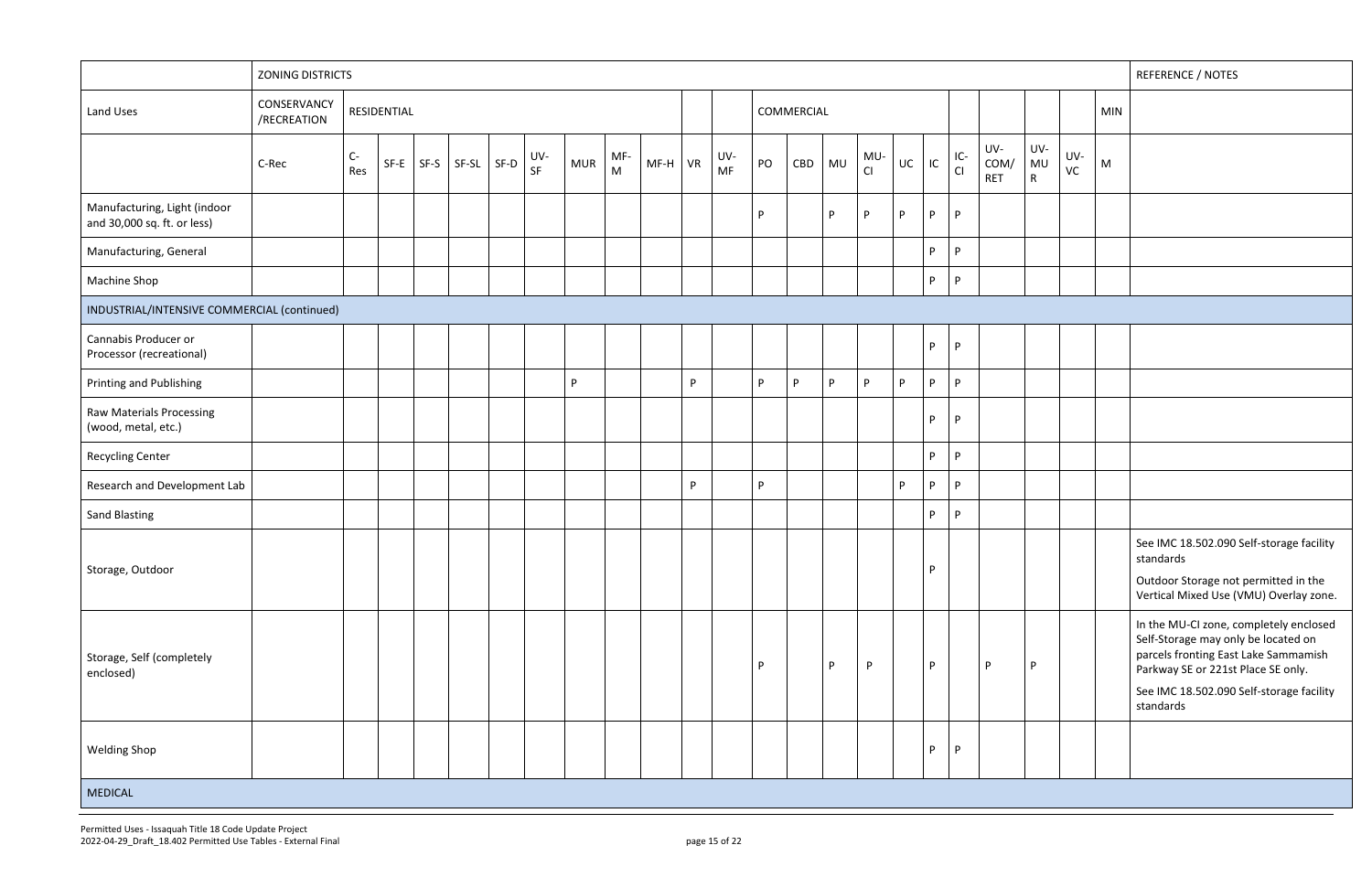|                                                                                                                       | <b>ZONING DISTRICTS</b>    |           |             |      |   |                |           |            |                                                                                              |           |          |                  |              |            |              |              |       |    |             |                           |                           |           | <b>REFERENCE / NOTES</b>                                                                                                                                                                                                                                                                                                                            |
|-----------------------------------------------------------------------------------------------------------------------|----------------------------|-----------|-------------|------|---|----------------|-----------|------------|----------------------------------------------------------------------------------------------|-----------|----------|------------------|--------------|------------|--------------|--------------|-------|----|-------------|---------------------------|---------------------------|-----------|-----------------------------------------------------------------------------------------------------------------------------------------------------------------------------------------------------------------------------------------------------------------------------------------------------------------------------------------------------|
| Land Uses                                                                                                             | CONSERVANCY<br>/RECREATION |           | RESIDENTIAL |      |   |                |           |            |                                                                                              |           |          |                  |              | COMMERCIAL |              |              |       |    |             |                           |                           |           | <b>MIN</b>                                                                                                                                                                                                                                                                                                                                          |
|                                                                                                                       | C-Rec                      | C-<br>Res | $SF-E$      | SF-S |   | $SF-SL$ $SF-D$ | UV-<br>SF | <b>MUR</b> | MF-<br>$\mathsf{M}% _{T}=\mathsf{M}_{T}\!\left( a,b\right) ,\ \mathsf{M}_{T}=\mathsf{M}_{T}$ | $MF-H$ VR |          | UV-<br><b>MF</b> | PO           | CBD        | <b>MU</b>    | MU-<br>CI    | UC    | IC | $IC-$<br>CI | UV-<br>COM/<br><b>RET</b> | UV-<br>MU<br>$\mathsf{R}$ | UV-<br>VC | M                                                                                                                                                                                                                                                                                                                                                   |
| Ambulance/Emergency Facility<br>(private)                                                                             |                            |           |             |      |   |                |           |            |                                                                                              |           | P        |                  | P            | D          | P            | P            | D     | P  | P           |                           |                           |           |                                                                                                                                                                                                                                                                                                                                                     |
| Collective Garden                                                                                                     |                            |           |             |      |   |                |           |            |                                                                                              |           | P        |                  |              |            |              |              | P.    |    |             |                           |                           |           |                                                                                                                                                                                                                                                                                                                                                     |
| Hospital                                                                                                              |                            |           |             |      |   |                |           |            |                                                                                              |           |          |                  | P            |            | $\mathsf{P}$ | P.           | P     | P. | P.          | <b>P</b>                  | P                         |           |                                                                                                                                                                                                                                                                                                                                                     |
| MEDICAL (continued)                                                                                                   |                            |           |             |      |   |                |           |            |                                                                                              |           |          |                  |              |            |              |              |       |    |             |                           |                           |           |                                                                                                                                                                                                                                                                                                                                                     |
| <b>Medical and Dental</b><br>Office/Clinic (e.g. massage,<br>laboratory, rehabilitation,<br>chiropractor, naturopath) |                            |           |             |      |   |                |           |            |                                                                                              |           | P        |                  |              |            |              |              | P     |    |             | D                         | P                         | P         |                                                                                                                                                                                                                                                                                                                                                     |
| Veterinary Hospital/Clinic<br>(animal)                                                                                |                            |           |             |      |   |                |           |            |                                                                                              | P         | P        |                  | P            | P          | $\mathsf{P}$ | P            | P     | P  | P           | P                         | P                         | P         |                                                                                                                                                                                                                                                                                                                                                     |
| OFFICE/PROFESSIONAL                                                                                                   |                            |           |             |      |   |                |           |            |                                                                                              |           |          |                  |              |            |              |              |       |    |             |                           |                           |           |                                                                                                                                                                                                                                                                                                                                                     |
| Office/Professional: Large Scale<br>(over 31,000 sq. ft. gross floor<br>area)                                         |                            |           |             |      |   |                |           |            |                                                                                              |           | P        |                  | P            |            | P            | P            | P     | P  | P           | P                         | P                         |           |                                                                                                                                                                                                                                                                                                                                                     |
| Office/Professional: Midscale<br>(3,999-30,000 sq. ft. gross<br>floor area)                                           |                            |           |             |      |   |                |           | <b>P</b>   |                                                                                              |           | <b>D</b> |                  | $\mathsf{P}$ | p          |              | $\mathsf{P}$ | P P P |    |             | <b>D</b>                  | P                         |           |                                                                                                                                                                                                                                                                                                                                                     |
| Office/Professional:<br>Neighborhood/Residential<br>Scale (1,501 - 4,000 sq. ft.<br>gross floor area)                 |                            |           |             |      | D |                |           | P          | P                                                                                            | P         | P        |                  | P            | D          | P            | P            | P     | P  | P           | <b>P</b>                  | P                         | P         | Use is prohibited in the SF-SL District<br>except where lots abut any part of Front<br>Street or Sunset Way. Shoreline<br>management regulations may further<br>restrict permitted uses. Buildings in<br>existence prior to August 2, 2006, are not<br>subject to scale restrictions, but may not<br>be expanded where size limits are<br>exceeded. |
| Office/Professional: Residential<br>Scale (1,500 sq. ft. or less gross<br>floor area)                                 |                            |           |             |      | D |                |           | P          | P                                                                                            | P         |          |                  | P            | D          | P            | P            | D     | P  | P           |                           | P                         |           | Use is prohibited in the SF-SL District<br>except where lots abut any part of Front<br>Street or Sunset Way. Shoreline<br>management regulations may further                                                                                                                                                                                        |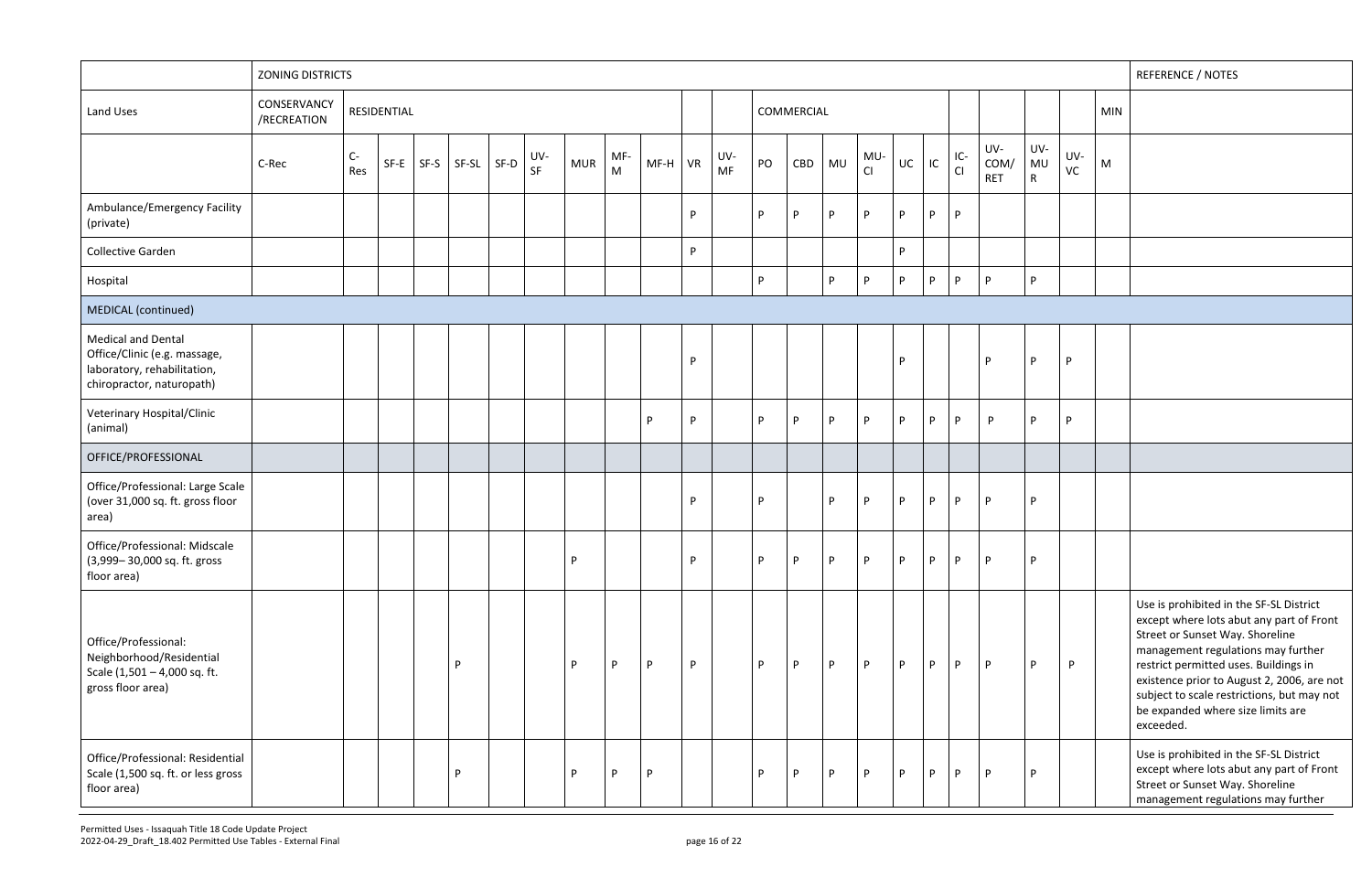|                                                                                            | <b>ZONING DISTRICTS</b>    |             |             |               |                |                  |            |                     |           |   |                  |    |            |    |           |    |    |              |                           |                           |              |            | REFERENCE / NOTES                                                                                                                                                                                                                                                                                                                                                                                                                                                 |
|--------------------------------------------------------------------------------------------|----------------------------|-------------|-------------|---------------|----------------|------------------|------------|---------------------|-----------|---|------------------|----|------------|----|-----------|----|----|--------------|---------------------------|---------------------------|--------------|------------|-------------------------------------------------------------------------------------------------------------------------------------------------------------------------------------------------------------------------------------------------------------------------------------------------------------------------------------------------------------------------------------------------------------------------------------------------------------------|
| Land Uses                                                                                  | CONSERVANCY<br>/RECREATION |             | RESIDENTIAL |               |                |                  |            |                     |           |   |                  |    | COMMERCIAL |    |           |    |    |              |                           |                           |              | <b>MIN</b> |                                                                                                                                                                                                                                                                                                                                                                                                                                                                   |
|                                                                                            | C-Rec                      | $C-$<br>Res |             | $SF-E$ $SF-S$ | $SF-SL$ $SF-D$ | UV-<br><b>SF</b> | <b>MUR</b> | MF-<br>$\mathsf{M}$ | $MF-H$ VR |   | UV-<br><b>MF</b> | PO | CBD        | MU | MU-<br>CI | UC | IC | IC-<br>Cl    | UV-<br>COM/<br><b>RET</b> | UV-<br>MU<br>$\mathsf{R}$ | UV-<br>VC    | M          |                                                                                                                                                                                                                                                                                                                                                                                                                                                                   |
|                                                                                            |                            |             |             |               |                |                  |            |                     |           |   |                  |    |            |    |           |    |    |              |                           |                           |              |            | restrict permitted uses. Buildings in<br>existence prior to August 2, 2006, are not<br>subject to scale restrictions, but may not<br>be expanded where size limits are<br>exceeded                                                                                                                                                                                                                                                                                |
| OFFICE/PROFESSIONAL (cont)                                                                 |                            |             |             |               |                |                  |            |                     |           |   |                  |    |            |    |           |    |    |              |                           |                           |              |            |                                                                                                                                                                                                                                                                                                                                                                                                                                                                   |
| 24-Hour Operation of Any<br>Permitted Office/Professional<br>Use                           |                            |             |             |               |                |                  |            |                     |           |   |                  | P  | P          | P  | P         | P  | P  | $\mathsf{P}$ |                           |                           |              |            |                                                                                                                                                                                                                                                                                                                                                                                                                                                                   |
| RETAIL/SERVICE                                                                             |                            |             |             |               |                |                  |            |                     |           |   |                  |    |            |    |           |    |    |              |                           |                           |              |            |                                                                                                                                                                                                                                                                                                                                                                                                                                                                   |
| Retail/Service, General: Large<br>Scale (over 30,000 sq. ft. gross<br>floor area)          |                            |             |             |               |                |                  |            |                     |           |   |                  |    |            | P. | P         | P  | P  | P            | P                         | P                         |              |            |                                                                                                                                                                                                                                                                                                                                                                                                                                                                   |
| Retail/Service, General:<br>Midscale (4,000 - 29,999 sq. ft.<br>gross floor area)          |                            |             |             |               |                |                  | P.         |                     |           | P |                  | P  | P          | P  | P         | P. | P  | P            | P.                        | P                         | P            |            | Structures in MUR and VR may not<br>exceed 10,000 Sq. Ft. gross floor area                                                                                                                                                                                                                                                                                                                                                                                        |
| Retail/Service, General:<br>Neighborhood Scale (3,999 sq.<br>ft. or less gross floor area) |                            |             |             |               |                |                  | P.         |                     | P         | P |                  | P  | P          | P  | P         | P  | P  | P            | P                         | <b>P</b>                  | $\mathsf{P}$ |            | As a stand-alone use, size may not<br>exceed one thousand five hundred<br>(1,500) sq. ft, unless the use is located on<br>E. Sunset Way in the MF-H zone, in which<br>case the stand-alone use may not exceed<br>four thousand (4,000) gross sq. ft. In a<br>mixed use building, total nonresidential<br>uses in a mixed use building shall not<br>exceed fifty percent (50%) of gross floor<br>area with no individual use over four<br>thousand (4,000) sq. ft. |
| 24-Hour Operation of Any<br>Permitted Retail/Service Use                                   |                            |             |             |               |                |                  |            |                     |           |   |                  | Þ  | P          | P. | P         | P  | P  | P            |                           |                           |              |            |                                                                                                                                                                                                                                                                                                                                                                                                                                                                   |
| Day Care Operation                                                                         |                            |             |             |               |                |                  |            |                     |           |   |                  |    |            |    |           |    |    |              |                           |                           |              |            | See IMC 18.502.070                                                                                                                                                                                                                                                                                                                                                                                                                                                |
| Dry Cleaning and Pressing Shop                                                             |                            |             |             |               |                |                  |            |                     |           |   |                  |    |            |    |           |    |    |              |                           |                           |              |            | See IMC Critical Area Recharge Areas<br>18.802.380 Regulated activities                                                                                                                                                                                                                                                                                                                                                                                           |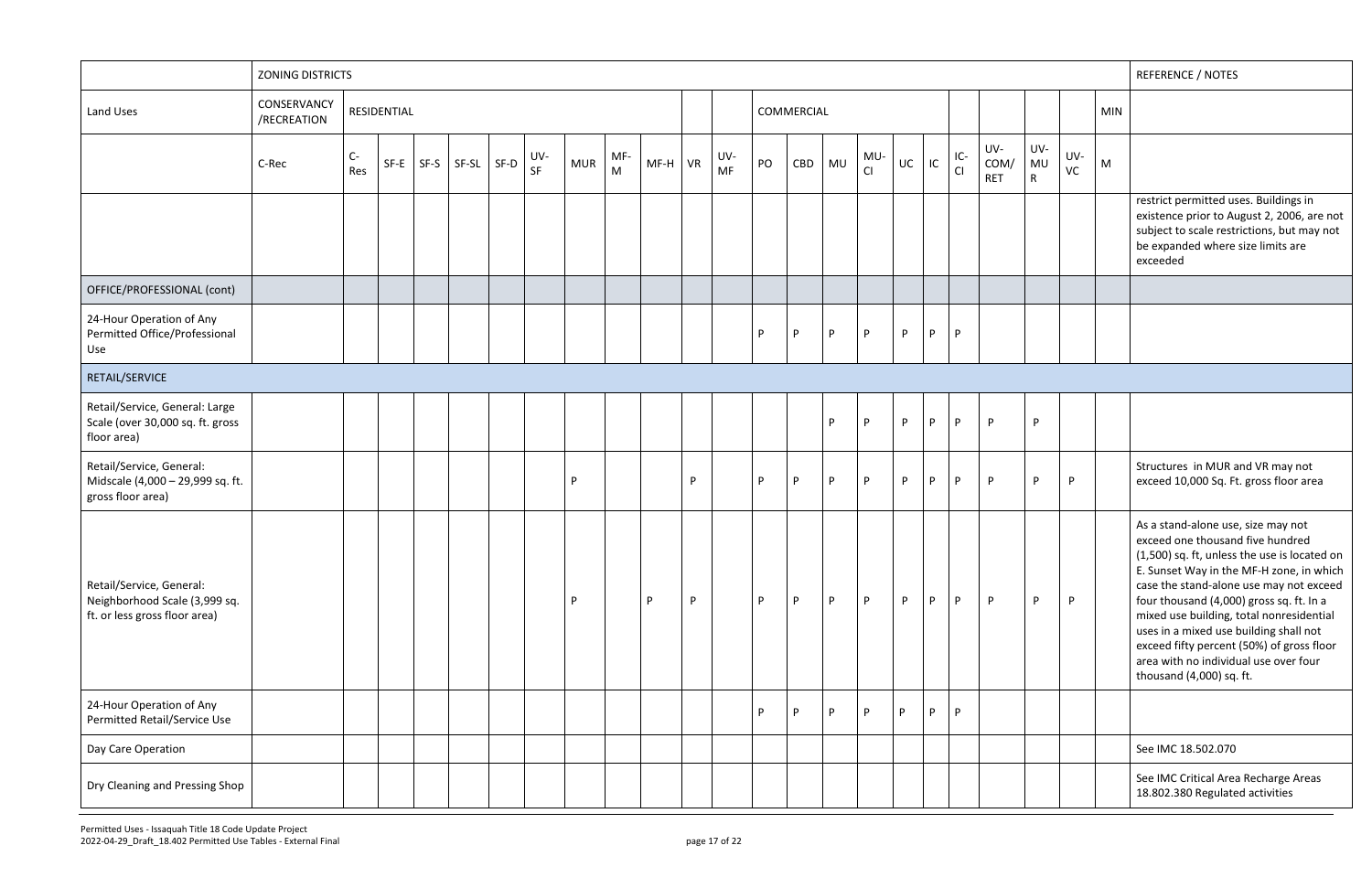|                                  | <b>ZONING DISTRICTS</b>    |           |             |                                         |                          |     |          |        |           |           |    |            |      |                        |    |    |                      |                           |                |           | REFERENCE / NOTES  |
|----------------------------------|----------------------------|-----------|-------------|-----------------------------------------|--------------------------|-----|----------|--------|-----------|-----------|----|------------|------|------------------------|----|----|----------------------|---------------------------|----------------|-----------|--------------------|
| Land Uses                        | CONSERVANCY<br>/RECREATION |           | RESIDENTIAL |                                         |                          |     |          |        |           |           |    | COMMERCIAL |      |                        |    |    |                      |                           |                |           | <b>MIN</b>         |
|                                  | C-Rec                      | U-<br>Res | SF-E        | $\vert$ SF-S $\vert$ SF-SL $\vert$ SF-D | UV-<br>$\overline{1}$ SF | MUR | MF-<br>M | $MF-H$ | <b>VR</b> | UV-<br>MF | PO | CBD        | ! MU | MU-<br>$\overline{C'}$ | UC | IC | $IC-$<br>$\sim$<br>◟ | UV-<br>COM/<br><b>RET</b> | UV-<br>MU<br>R | UV-<br>VC | M                  |
| Cannabis Retailer (recreational) |                            |           |             |                                         |                          |     |          |        |           |           |    |            |      | D                      |    | D  |                      |                           |                |           | See IMC 18.502.120 |

<span id="page-17-0"></span> $1$  18.402.040 Community Facility Zones Permitted Uses

 $\bullet$  Consolidated Permitted Uses Tables from IMC 18.06, IMC 18.19.B, and IMC 18.19.C

 $\mathbf{\hat{1}}$  Prohibited and unclassified use rows removed to shorten the table—see 18.402.020

 $\mathbf{i}$  Levels of Review, currently addressed in 18.06.130, will be addressed in the Procedures chapter

 $\mathbf{\dot{1}}$  Moved existing footnotes either to Reference/Notes, Zones, Land Use Standards, or Overlays, whichever applicable.

#### **Table 18.402.040 Permitted Uses in Resource Zones**

| Land Uses                                          | CF-<br><b>OS</b> | $CF-R$ | $CF-F$ | CF-<br><b>OSP</b><br>$\Omega$ | CF-<br><b>RPO</b> | CF-<br><b>FPO</b> | Reference / Notes  |
|----------------------------------------------------|------------------|--------|--------|-------------------------------|-------------------|-------------------|--------------------|
| AGRICULTURE/RESOURCE                               |                  |        |        |                               |                   |                   |                    |
| <b>Botanical Gardens,</b><br>Arboretum             |                  | P      | P      |                               |                   |                   |                    |
| Greenhouse, Tree Farm, and<br><b>Plant Nursery</b> |                  |        | P      |                               |                   |                   | See IMC 18.604.150 |
| Natural Resources Research                         | P                | P      | P      |                               |                   |                   |                    |
| Horse<br>Stables/Boarding/Riding<br>Schools        |                  |        | P      |                               |                   |                   |                    |
| <b>RESIDENTIAL</b>                                 |                  |        |        |                               |                   |                   |                    |
| Dwellings, Single Family:<br>Detached              |                  |        | P      |                               |                   |                   |                    |
|                                                    |                  |        |        |                               |                   |                   |                    |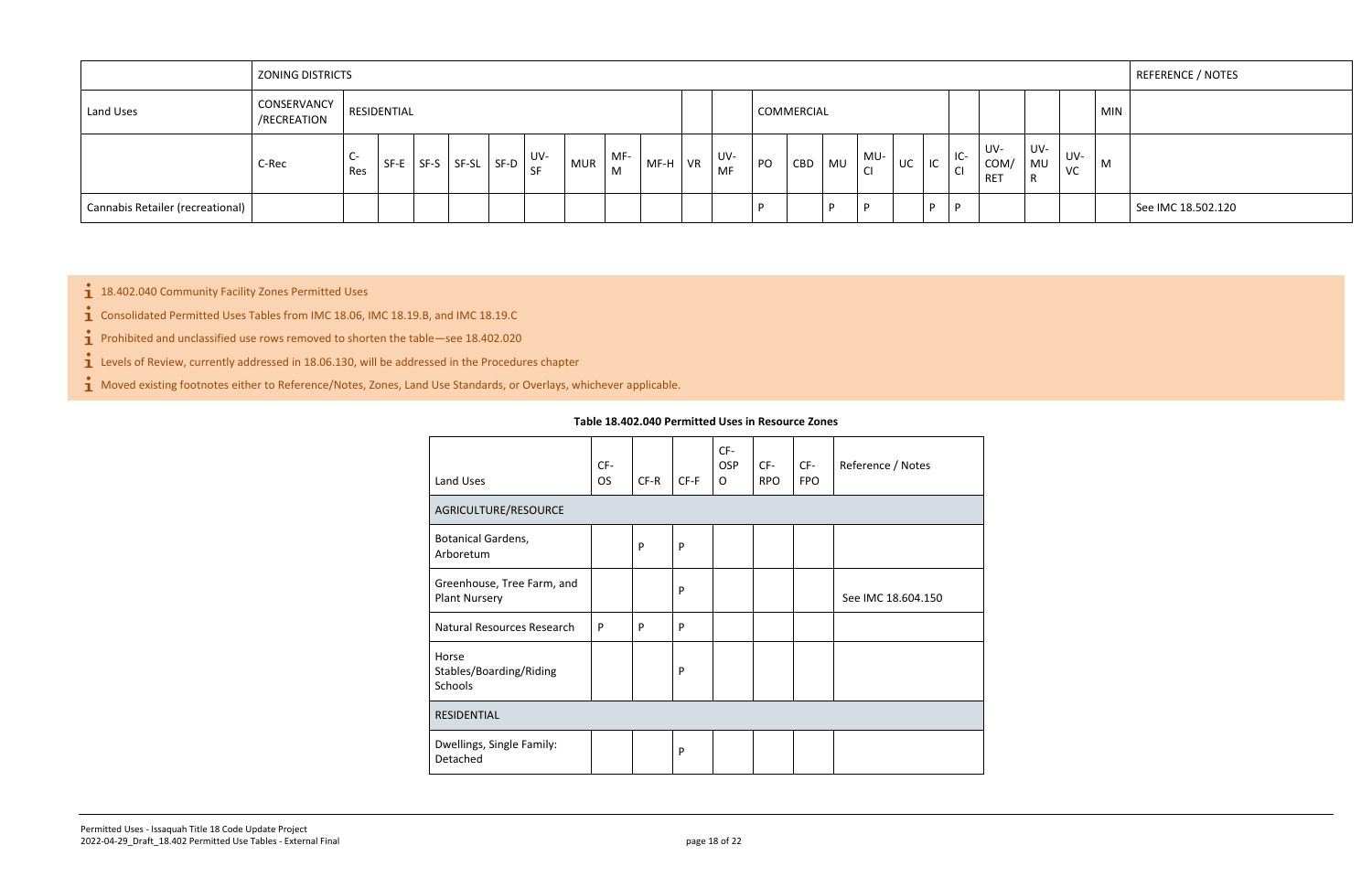| Land Uses                                                                                                    | CF-<br><b>OS</b> | CF-R | $CF-F$       | CF-<br><b>OSP</b><br>O | CF-<br><b>RPO</b> | CF-<br><b>FPO</b> | Reference / Notes                                                          |
|--------------------------------------------------------------------------------------------------------------|------------------|------|--------------|------------------------|-------------------|-------------------|----------------------------------------------------------------------------|
| Dwellings, Single Family: (2<br>Attached) and Dwellings,<br><b>Duplex</b>                                    |                  |      | P            |                        |                   |                   |                                                                            |
| Dwellings, Single Family: (3 -<br>4 Attached) and Dwellings,<br>Multifamily (Triplex and<br>Fourplex)        |                  |      | P            |                        |                   |                   |                                                                            |
| PUBLIC/QUASI-PUBLIC                                                                                          |                  |      |              |                        |                   |                   |                                                                            |
| Bus, Taxi, Van, Transit<br><b>Storage Facility</b>                                                           |                  |      | $\mathsf{P}$ |                        |                   |                   | See IMC 18.502.090 Self-<br>storage facility standards                     |
| PUBLIC/QUASI-PUBLIC (continued)                                                                              |                  |      |              |                        |                   |                   |                                                                            |
| Cemetery and/or Non-<br>accessory Columbarium                                                                |                  |      | P            |                        |                   |                   | See IMC Critical Area<br>Recharge Areas 18.802.380<br>Regulated activities |
| <b>Community Center</b>                                                                                      |                  |      | P            |                        | P                 | P                 |                                                                            |
| Day Care Center as Accessory<br>Use                                                                          |                  |      | P            |                        |                   |                   | See IMC 18.502.070                                                         |
| <b>Environmental Improvements</b>                                                                            | P                | P    | P            | P                      | P                 | P                 |                                                                            |
| <b>Essential Public Facility,</b><br>including Correctional/<br>Detention/Jail                               |                  |      | P            |                        |                   |                   |                                                                            |
| Government Facility: Offices;<br>Fire/Police Station;<br>Maintenance Site w/ or w/o<br>Outdoor Storage; etc. |                  | P    | P            |                        |                   |                   | 18.604.150                                                                 |
| School, Museum, Library, Art<br>Gallery                                                                      |                  |      | P            |                        |                   |                   |                                                                            |
| Park and Ride                                                                                                |                  | P    | P            |                        |                   |                   |                                                                            |
| <b>UTILITIES</b>                                                                                             |                  |      |              |                        |                   |                   |                                                                            |
| Utility Facility, Major                                                                                      | P                | P    | ${\sf P}$    | ${\sf P}$              | P                 | P                 | CF-OSPO only allowed if no<br>viable alternative.                          |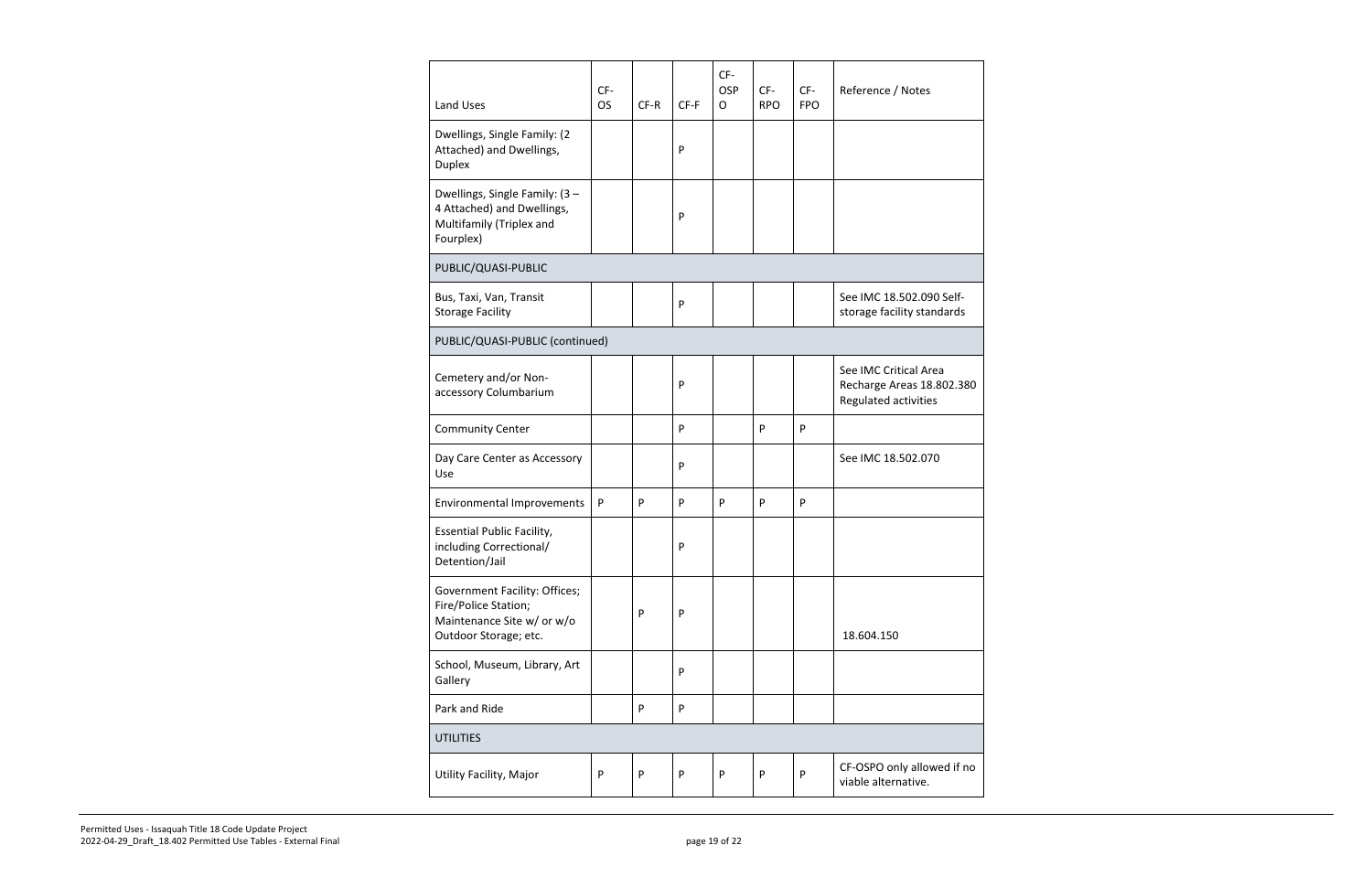| <b>Land Uses</b>                                                                          | CF-<br><b>OS</b> | CF-R | CF-F | CF-<br><b>OSP</b><br>$\mathsf{O}$ | CF-<br><b>RPO</b> | CF-<br><b>FPO</b> | Reference / Notes                                                                                    |
|-------------------------------------------------------------------------------------------|------------------|------|------|-----------------------------------|-------------------|-------------------|------------------------------------------------------------------------------------------------------|
|                                                                                           |                  |      |      |                                   |                   |                   | See IMC Critical Area<br>Recharge Areas 18.802.380<br>Regulated activities                           |
| Utility Facility, Minor                                                                   | P                | P    | P    | P                                 | P                 | P                 | CF-OSPO only allowed if no<br>viable alternative.                                                    |
| <b>RECREATION</b>                                                                         |                  |      |      |                                   |                   |                   |                                                                                                      |
| Outdoor Sport Fields / Courts<br>(e.g. baseball, soccer,<br>football, tennis, basketball) |                  | P    | P    |                                   | P                 | P                 |                                                                                                      |
| Campground                                                                                |                  | P    | P    |                                   |                   |                   |                                                                                                      |
| Park, Neighborhood /<br>Community                                                         |                  | P    | P    | P                                 | P                 | P                 |                                                                                                      |
| Shooting Range                                                                            |                  | P    | P    |                                   |                   |                   |                                                                                                      |
| Shooting Range - Indoor                                                                   |                  |      | P    |                                   |                   |                   |                                                                                                      |
| Stadium/Arena w/ or w/o<br>Open Air Amphitheater                                          |                  |      | P    |                                   |                   | P                 | CF-FPO as determined by<br>director                                                                  |
| <b>Swimming Pool</b>                                                                      |                  |      | P    |                                   |                   |                   |                                                                                                      |
| Trailhead                                                                                 | P                | P    | P    | P                                 | P                 | P                 |                                                                                                      |
| with Restroom Facilities                                                                  | P                | P    | P    |                                   | P                 | ${\sf P}$         |                                                                                                      |
| with Interpretive Center                                                                  | P                | P    | P    | P                                 |                   |                   |                                                                                                      |
| Zoological Park/Garden                                                                    |                  |      | P    |                                   |                   |                   |                                                                                                      |
| Billiards, Pool Hall, Bowling<br>Alley                                                    |                  |      | P    |                                   |                   |                   |                                                                                                      |
| Golf, Driving Range, Mini, and<br>Course                                                  |                  | P    | P    |                                   |                   |                   | See IMC 18.500.150C and<br><b>Critical Area Recharge</b><br>Areas 18.802.380<br>Regulated activities |
| Health/Fitness/Dance Club or<br>Studio                                                    |                  |      | P    |                                   |                   |                   |                                                                                                      |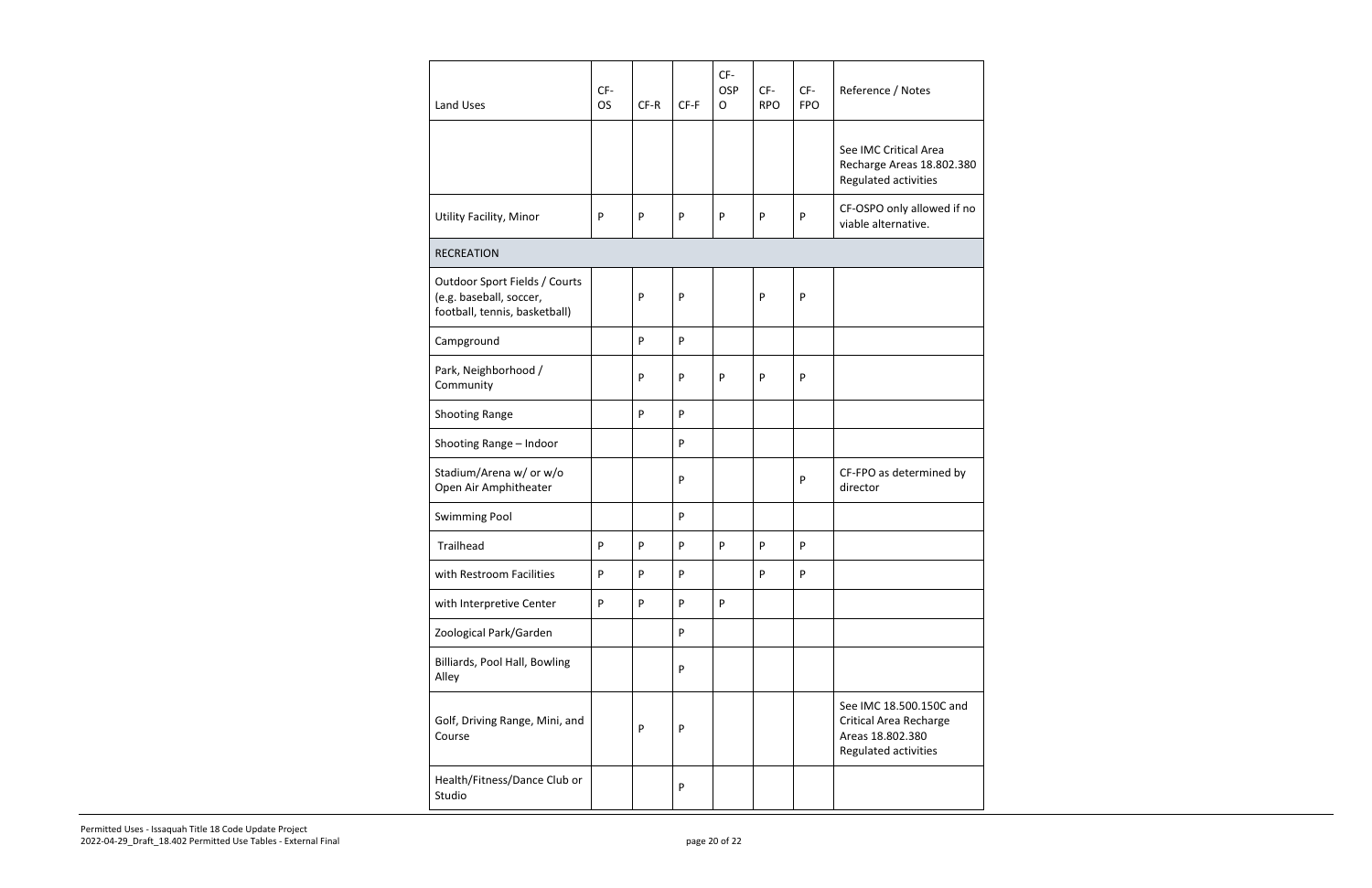|                                                                                                           | CF-       |      |        | CF-<br>OSP   | CF-        | $CF-$      | Reference / Notes                    |
|-----------------------------------------------------------------------------------------------------------|-----------|------|--------|--------------|------------|------------|--------------------------------------|
| <b>Land Uses</b>                                                                                          | <b>OS</b> | CF-R | $CF-F$ | $\mathsf{O}$ | <b>RPO</b> | <b>FPO</b> |                                      |
| <b>TEMPORARY</b>                                                                                          |           |      |        |              |            |            |                                      |
| Alternative Energy System -<br>Solar/Geothermal                                                           |           | P    | P      |              |            |            |                                      |
| Alternative Energy System -<br>Wind (Demonstration<br>Project)                                            |           | P    | P      |              |            |            |                                      |
| <b>Recycling Center</b>                                                                                   |           |      | P      |              |            |            | 18.802.380                           |
| <b>ACCESSORY</b>                                                                                          |           |      |        |              |            |            |                                      |
| <b>Resident Club House</b>                                                                                |           | P    | P      |              |            |            | See 18.400.220                       |
| Vending Stand: e.g. espresso,<br>flowers, food, produce, and<br>seasonal items/Christmas<br>trees         |           | P    | P      |              | P          | P          | See 18.400.220 and<br>18.604.150     |
| <b>Real Estate Sales Office</b>                                                                           |           |      | P      |              |            |            | See 18.400.220<br>and 18.604.150     |
| Banquet/Meeting/Reception<br>Hall                                                                         |           |      | P      |              |            | ${\sf P}$  | See 18.400.220                       |
| General Retail/Grocery/Food<br>Service: Neighborhood Scale<br>(4,000 sq. ft. or less gross<br>floor area) |           |      | P      |              |            | P          | See 18.400.220                       |
| Restaurant/Cafe/Coffee Shop                                                                               |           | P    | P      |              |            | P          | See 18.400.220                       |
| Day Care Center                                                                                           |           |      | P      |              |            | P          | See 18.400.220 and<br>18.502.070     |
| <b>Mailing Service</b>                                                                                    |           | P    | P      |              |            |            | See 18.400.220 and<br>18.502.070.C.3 |
| <b>Conference Center</b>                                                                                  |           |      | P      |              |            |            | See 18.400.220                       |
| Parking Lot or Garage                                                                                     |           |      | P      |              | ${\sf P}$  | P          | See 18.400.220                       |
| OFFICE/PROFESSIONAL                                                                                       |           |      |        |              |            |            |                                      |